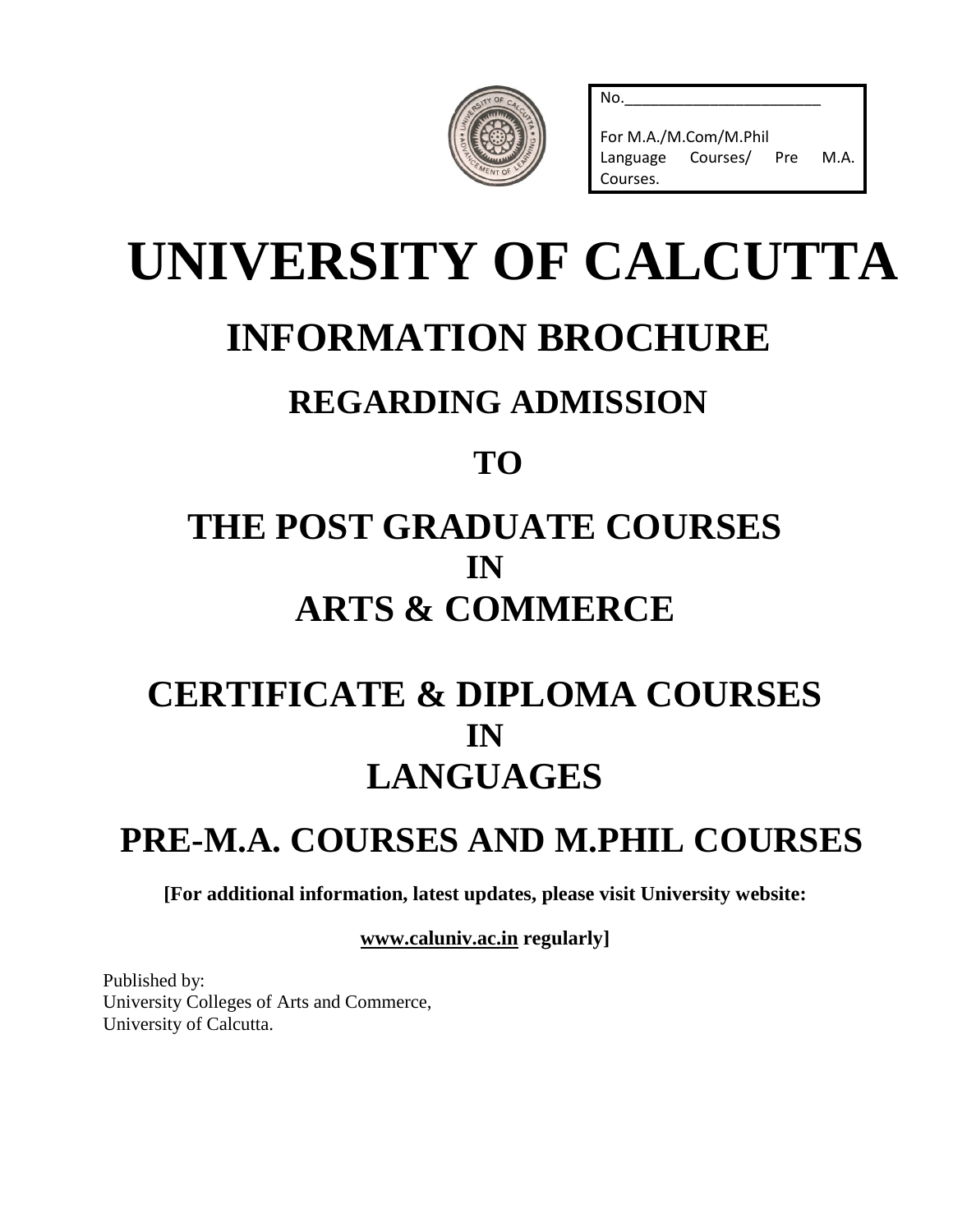| <b>SECTION 1</b>  | Campus-wise courses & subjects                                                                            | 3  |
|-------------------|-----------------------------------------------------------------------------------------------------------|----|
| <b>SECTION 2</b>  | Eligibility criteria for Admission to M.A./M.Com. Courses                                                 | 4  |
| <b>SECTION 3</b>  | No. of Seats in Different Subjects                                                                        | 6  |
| <b>SECTION 4</b>  | Allied Subjects/Inter-disciplinary course                                                                 | 7  |
| <b>SECTION 5</b>  | Rules Regarding Admission of Candidates Belonging to<br>Universities other than Calcutta University       | 9  |
| <b>SECTION 6</b>  | Application Procedure for admission to P.G. Course                                                        | 9  |
| <b>SECTION 7</b>  | Rules Regarding Registration and Migration (Only for those<br>who are from other recognized Universities) | 12 |
| <b>SECTION 8</b>  | Rules and Regulations in Respect of Reserved Quota                                                        | 12 |
| <b>SECTION 9</b>  | <b>Fees Structure</b>                                                                                     | 13 |
| <b>SECTION 10</b> | M.Phil. Courses                                                                                           | 13 |
| <b>SECTION 11</b> | <b>Hostel Facilities</b>                                                                                  | 13 |
| <b>SECTION 12</b> | Rules for Collegiate/Non-Collegiate/Dis-Collegiate Candidates.                                            | 15 |
| <b>SECTION 13</b> | Rules Regarding Re-admission                                                                              | 16 |
| <b>SECTION 14</b> | Procdure Regarding Admission to Second Year Courses                                                       | 17 |
| <b>SECTION 15</b> | <b>Cancellation of Admission</b>                                                                          | 17 |
| <b>SECTION 16</b> | Language Courses                                                                                          | 17 |
| <b>SECTION 17</b> | Pre-M.A. Courses                                                                                          | 18 |
| <b>SECTION 18</b> | Format of Claim for Correction                                                                            | 18 |
| <b>SECTION 19</b> | Proforma for Domicile Certificate.                                                                        | 19 |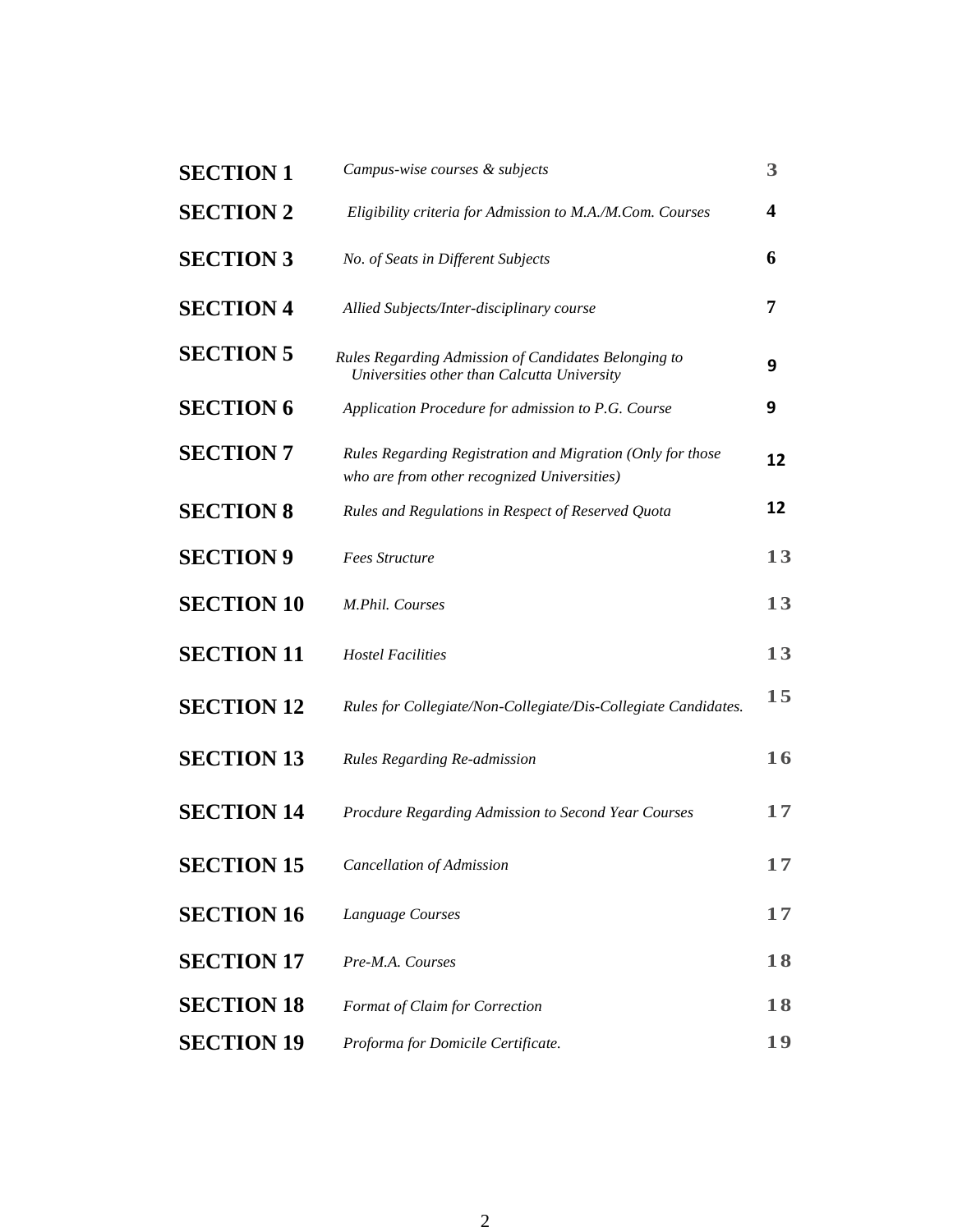#### **Campus-wise courses & subjects:**

**1.** College Street Campus (AsutoshSikshaPrangan) 87/1 College Street, Kolkata – 700073. Ph.No.033-2241-0071

| COURSE                                                   | SUBJECTS                                                                                                                                    |
|----------------------------------------------------------|---------------------------------------------------------------------------------------------------------------------------------------------|
| A. M.A. (2 YEARS DURATION) Bengali, English,             | Linguistics, Pali, Sanskrit,<br>Hindi, Urdu, Arabic &<br>Persian, French, Comparative<br>Indian Language & Literature,<br>Buddhist Studies, |
| b. M. COM.DAY & EVENING<br>CLASSES (2 YEARS<br>DURATION) | Spl. Papers:<br>1) Accounting& Finance<br>2) Marketing.                                                                                     |
| C. M. PHIL. (2 YEARS<br>DURATION)                        | Bengali, English, Hindi,<br>Pali, Sanskrit, Urdu,<br>Commerce.                                                                              |
| $d. PRE-M.A. (1 YEAR)$<br>DURATION)                      | Pali, French, Arabic,<br>Persian.                                                                                                           |

- **2.** Alipur Campus (KhudiramSikshaPrangan)
	- **1.** Reformatory Street, Kolkata 700027. Ph.No.033- 2479-1645, 2479-2861, 2479-2358, 2439-8451/53

| COURSE                            | SUBJECTS                                                                                                                                                                |
|-----------------------------------|-------------------------------------------------------------------------------------------------------------------------------------------------------------------------|
| A. M.A. (2 YEARS DURATION)        | Philosophy, Political                                                                                                                                                   |
|                                   | Science, Sociology, History,<br>Islamic History & Culture<br>(I.H.C.), Ancient Indian<br>History and Culture<br>$(A.I.H.C.)$ , Archaeology,<br>South & South East Asian |
| b. M. PHIL. (2 YEARS<br>DURATION) | Women's Studies, A.I.H.C.,<br>History, Political Science,<br>Philosophy, Sociology                                                                                      |

#### **3. Economics Department**

 **56 A, B.T, Road, Kolkata – 700050. Ph.No.033-25575082.**

| COURSE                                 | <b>SUBJECTS</b> |
|----------------------------------------|-----------------|
| A. M.A. / M. SC. (2 YEARS<br>DURATION) | Economics.      |
| b. M. PHIL. (2 YEARS<br>DURATION)      | Economics.      |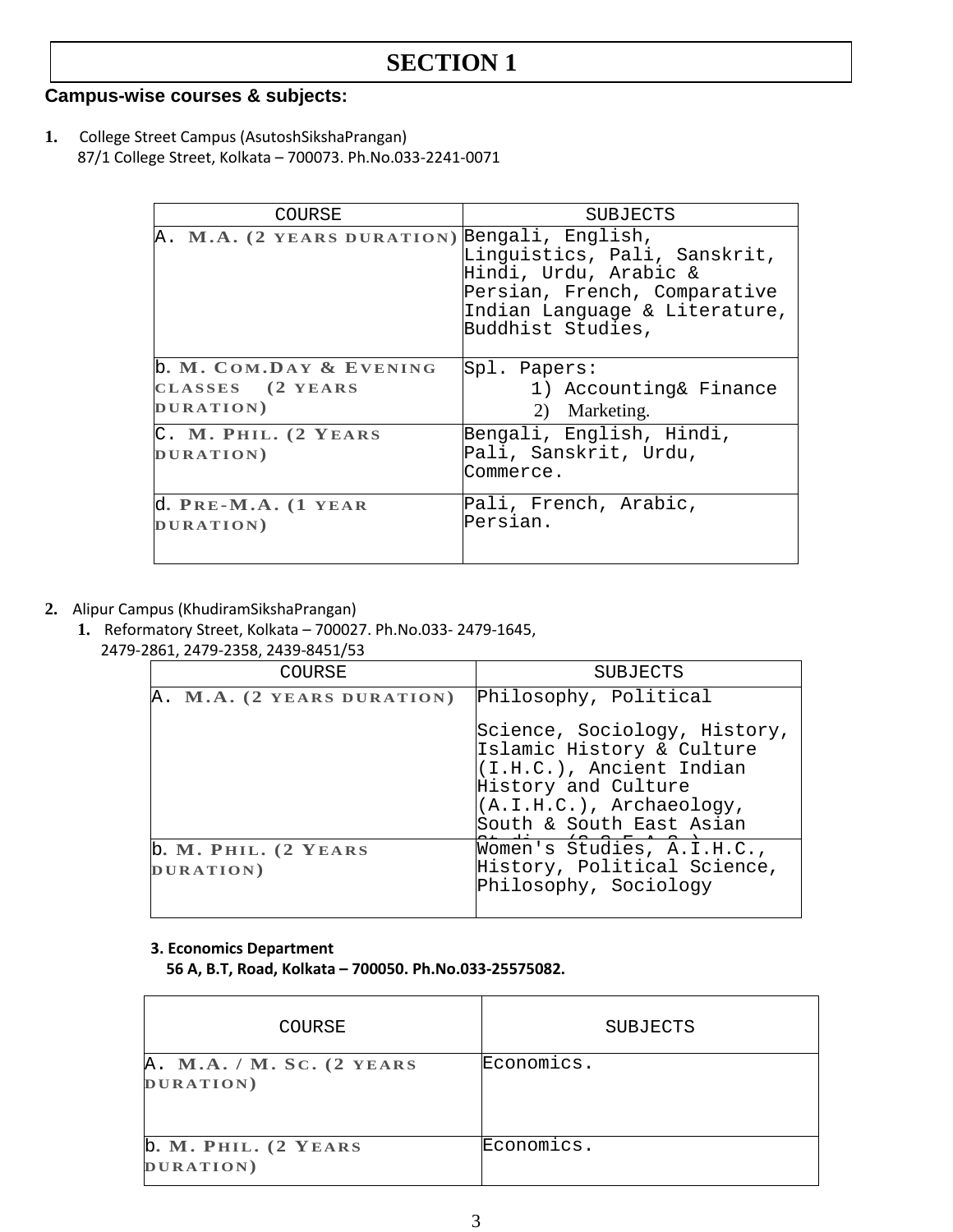#### *Eligibility Criteria for Admission to Different Courses.*

#### I. Eligibility criteria for M.A. Course:

A) Three years Honours Graduates of the current and immediately previous year under Calcutta University (10+2+3 System).

B) Honours Graduates in the current year or immediately previous year from any recognised University of India. However, the eligibility of the Honours Graduates from Universities outside West Bengal will be subject to the decision of C.U Equivalence Department.

C) Candidates; having graduated with Major Course in the current year or immediately previous year from Universities other than Calcutta University are also eligible, subject to the decision of the decision of C.U Equivalence Department. However, for the smooth processing of their applications, scanned copy of a certificate from their university, stating the Major Course equivalent to Honours , might be uploaded before-hand.

D)Candidates having passed Honours/Major Courses (equivalent to Honours Courses) in Arts at Under Graduate Degree Level from Indira Gandhi National Open University/ Netaji Subhas Open University and the Distance Education Programmes of other Universities in West Bengal.

E) Candidates having qualified Pre-M.A. Examination of Calcutta University in the current year.

#### II. Eligibility Criteria for South and South East Asian Studies:

Honours Graduates in History, Political Science, Economics, Geography, Anthropology, Sociology from Calcutta University or any other recognised Universities.

#### III. Eligibility criteria for M.A./M.Sc Course in Museology :

A) Candidate having passed B.A.(Hons)/M.A. Examination in History/ Ancient Indian History and Culture/ Islamic History and Culture / Archaeology /Pali/ Sanskrit /Persian/Education/ Anthropology/ Fine Arts/ History of Art/ Visual Art/Ethnology/Sociology or Modern Indian Languages like Bengali, Hindi, Urdu, English and other languages in  $8^{th}$  schedule of Indian Constitution,/ Folklore/Tourism or In service (deputed candidate); will be eligible to apply for admission to M.A. course in Museology.

B) In case of admission to M.Sc. Museology course, the candidate having passed B.Sc.(Hons) /M.Sc.Examination in Zoology / Botany/Agriculture/Anthropology/ Geology/ Geography /Earth Science/Environmental Science/Marine Science from Calcutta University or obtained any equivalent degree from any other recognised University/ Institution, provided he/she has pursued regular course of studies with any one of the subjects as ancillary besides the Honours subject. The student having an M.Sc. degree in any of the afore-stated subjects must have at least one subject stated above in his/her B.Sc. as pass papers.

C) Persons with M.A. or M.Sc. in the subjects mentioned above or persons in active museum or similar organisation for at least two years, if otherwise, qualified and deputed by the institution concerned will be given preference at the time of selection for not more than one seat in each group, provided the applicant has good academic record all through. However, he/she should have the same qualification similar to that of regular course of studies.

#### IV. Eligibility criteria for Buddhist Studies:

Honours graduate in Pali, Sanskrit, History, I.H.C., A.I.H.C., Journalism and Mass Communication, Philosophy, Bengali or in any subject of humanities group or candidates having qualified P.G. Diploma in Buddhist Studies and candidates with M.A. degree in any subject of humanities group.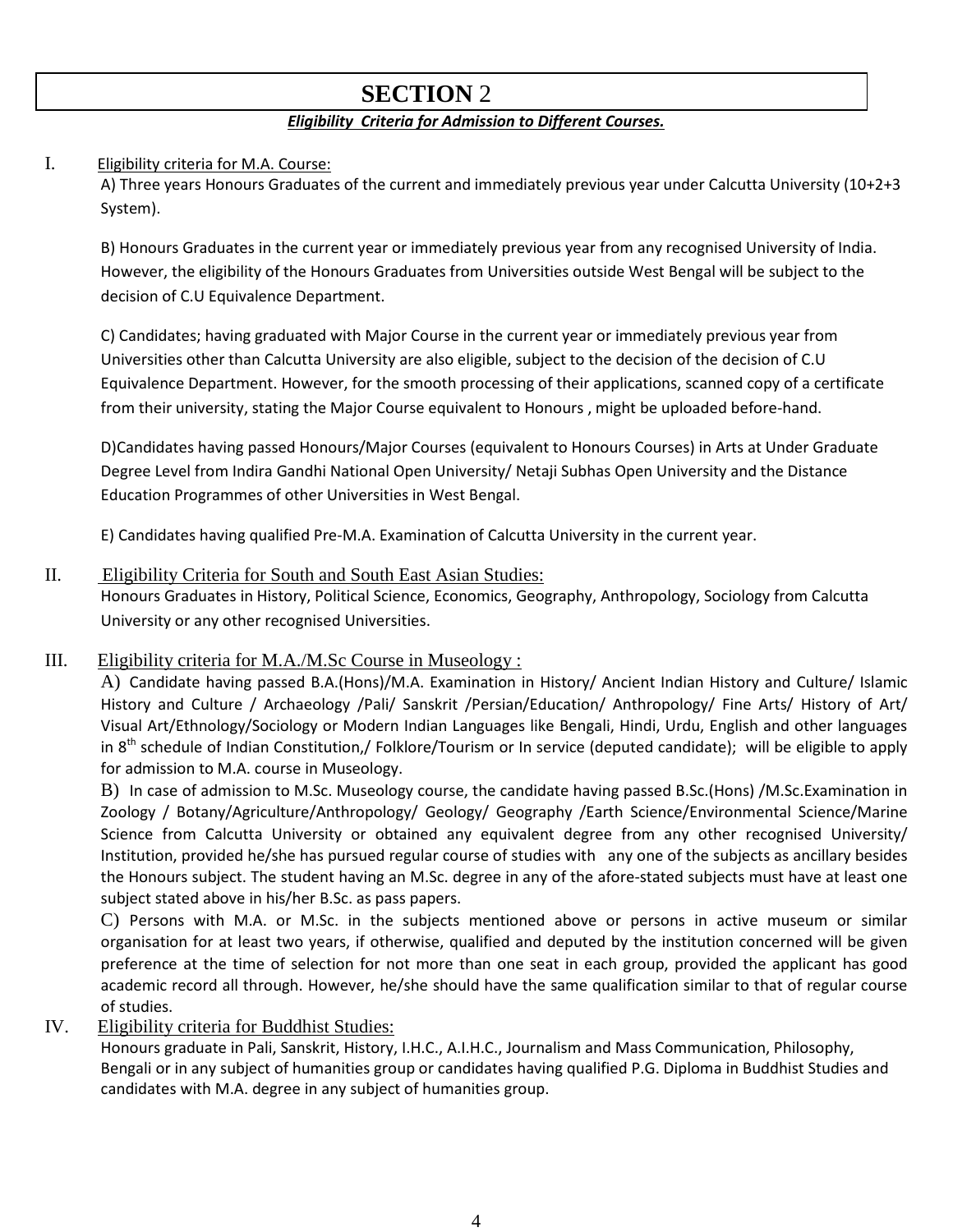#### V. Eligibility criteria for Comparative Indian Language & Literature (CILL):

Current year or immediately previous year Honours graduates in Bengali, English, Sanskrit, Comparative Literature, and Linguistics.

Honours Graduate in Hindi, Urdu or any modern or ancient Indian Languages are also eligible, however proficiency in Bengali Language and Literature is essential.

#### VI. Eligibility criteria for admission to M. Com. Course:

I. Three years B.Com Honours Graduates of the Current year or immediately previous year under Calcutta University.

II. Honours graduates in Commerce from other recognized Universities.

III. Candidates; having graduated with Major Course in the current year or immediately previous year from Universities other than Calcutta University are also eligible, subject to the decision of the decision of C.U Equivalence Department. However, for the smooth processing of their applications, scanned copy of a certificate from their university, stating the Major Course equivalent to Honours , might be uploaded before-hand.

IV. Candidates having passed Honours/Major Courses in Commerce from Indira Gandhi National Open University, Netaji Subash Open University and the Distance Education Programmes of other Universities of West Bengal.

N.B. Candidate must state his/her preference DAY or EVENING and must give option for Special paper in 2<sup>nd</sup> year M.Com.

(1) Accounting & Finance or (2) Marketing at the time of submission of form

#### *VII.* Eligibility Criteria for admission to M. A Course in Journalism & Mass Communication:

A) Current year or immediately previous year Honours Graduate in Journalism and Mass Communication or any subject of this University

B) Current year or immediately previous year Honours graduate from other recognized universities.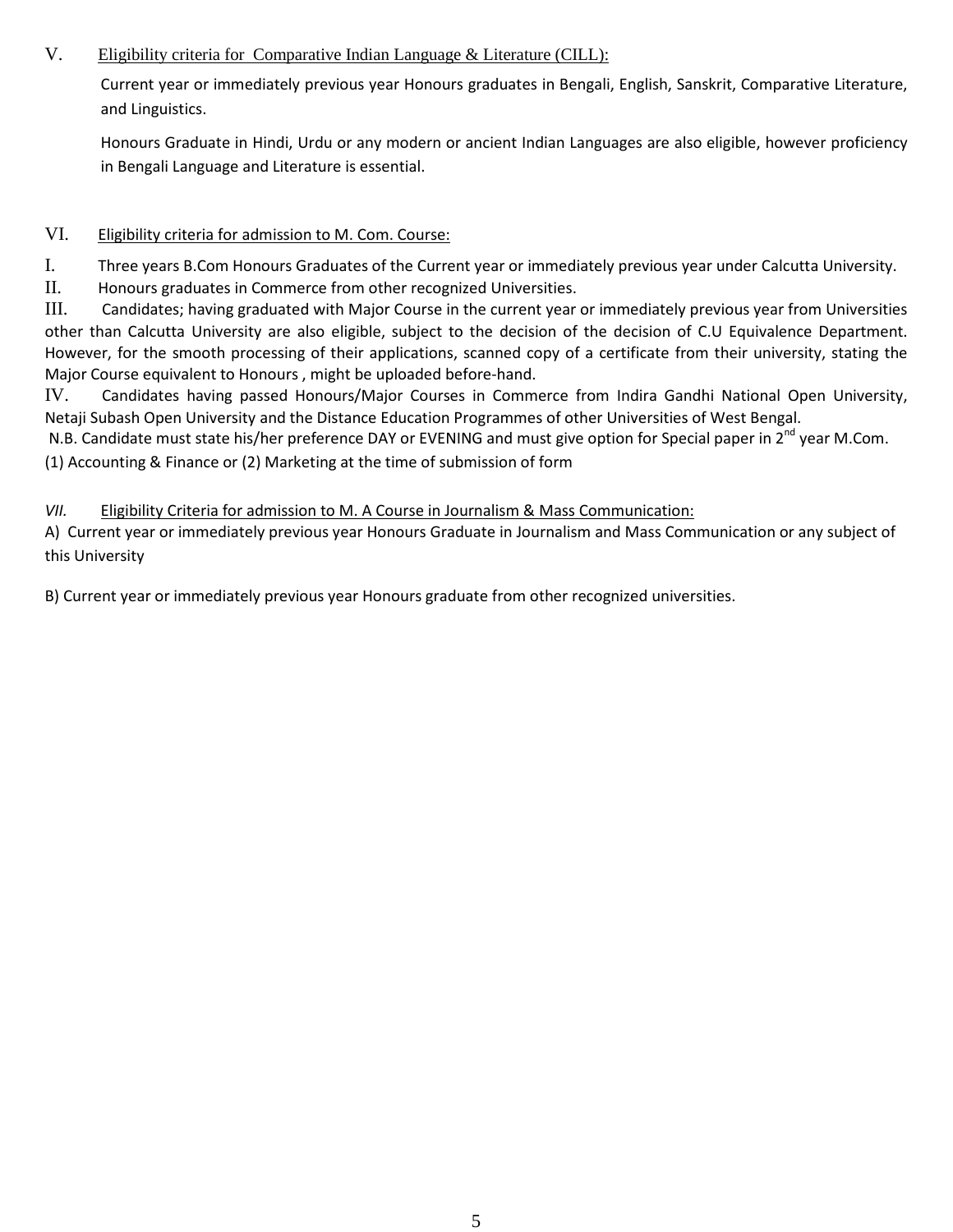| Subjects with                                                             | <b>Total</b>      | Gen | <b>Seats for</b> |                |                | <b>Seats for Seat for Seat for Total</b> |              |
|---------------------------------------------------------------------------|-------------------|-----|------------------|----------------|----------------|------------------------------------------|--------------|
| <b>Subject Code</b>                                                       | <b>Seats</b>      |     | SС               | <b>ST</b>      | OBC-A OBC-B    |                                          | <b>Seats</b> |
|                                                                           | 2013-14           |     |                  |                |                |                                          | 2016-<br>18  |
| A. Bengali (1)                                                            | 363               | 261 | 85               | 23             | 10             | 6                                        | 385          |
| $B.$ CILL $(7)$                                                           | 30                | 21  | $\tau$           | $\overline{c}$ | $\mathfrak{2}$ | 2                                        | 34           |
| $C.$ English $(2)$                                                        | 231               | 166 | 54               | 15             | 6              | $\overline{4}$                           | 245          |
| D. Linguistics<br>(8)                                                     | 84                | 60  | 20               | 05             | $\mathbf{2}$   | 2                                        | 89           |
| $E.$ Pali $(9)$                                                           | 29                | 21  | 07               | 02             | $\mathbf{2}$   | 2                                        | 34           |
| F. Sanskrit (3)                                                           | 160               | 115 | 37               | 10             | $\overline{4}$ | 3                                        | 169          |
| $G.$ Hindi $(4)$                                                          | 114               | 82  | 27               | 07             | 3              | 2                                        | 121          |
| <b>H.</b> Urdu (5)                                                        | 75                | 54  | 18               | 05             | $\mathbf{2}$   | 2                                        | 81           |
| I. Arabic $(6)$                                                           | 80                | 61  | 20               | 05             | $\overline{2}$ | $\overline{c}$                           | 90           |
| <b>J. French</b> (10)                                                     | 15                | 11  | 04               | 01             | $\mathbf{1}$   | 1                                        | 18           |
| <b>K.</b> Buddhist<br>Studies (11)                                        | $\qquad \qquad -$ | 22  | 09               | 02             | $\overline{4}$ | 03                                       | 40           |
| $L.$ History $(15)$                                                       | 158               | 114 | 37               | 10             | $\overline{4}$ | 3                                        | 168          |
| M. Ancient Indian 120<br>History &                                        |                   | 87  | 28               | 08             | 3              | $\overline{2}$                           | 128          |
| Culture (23)<br>N. Islamic<br><b>History</b>                              | 160               | 115 | 37               | 10             | $\overline{4}$ | 3                                        | 169          |
| $&$ Culture $(24)$<br><b>O.</b> Archaeology<br>(20)                       | 24                | 18  | 06               | 02             | $\mathbf{1}$   | 1                                        | 28           |
| <b>P.</b> Museology $(21)$ 40                                             |                   | 29  | 10               | 03             | 2              | 1                                        | 45           |
| Q. Philosophy $(16)$ 221                                                  |                   | 159 | 52               | 14             | 6              | $\overline{4}$                           | 235          |
| <b>R.</b> Political<br>Science (17)                                       | 220               | 159 | 52               | 14             | 6              | 4                                        | 235          |
| S. Sociology (18)                                                         | 55                | 40  | 13               | 04             | $\mathfrak{2}$ | $\mathbf{1}$                             | 60           |
| <b>T. Economics (14) 220</b>                                              |                   | 159 | 52               | 14             | 6              | 4                                        | 235          |
| U.<br><b>Commerce(Day)</b>                                                | 395               | 284 | 92               | 25             | 11             | 7                                        | 419          |
| (13)<br>V. Commerce<br>(Eve)                                              | 395               | 284 | 92               | 25             | 11             | 7                                        | 419          |
| (13)<br>W. South and                                                      | 100               | 72  | 23               | 06             | 3              | 2                                        | 106          |
| <b>South East Asian</b><br>Studies $(22)$<br><b>X. Education (19)</b> 125 |                   | 90  | 29               | ${\bf 08}$     | 3              | 2                                        | 132          |
| Y. Journalism&<br><b>Mass Comm.</b>                                       | 85                | 40  | 13               | 04             | $\overline{c}$ | $\mathbf{1}$                             | 60           |
| (12)                                                                      |                   |     |                  |                |                |                                          |              |
| $Z.$ Persian $(25)$                                                       |                   | 27  | 11               | 3              | 5              | 4                                        | 50           |

## *No. of Seats in different subjects. (in the year 2017)*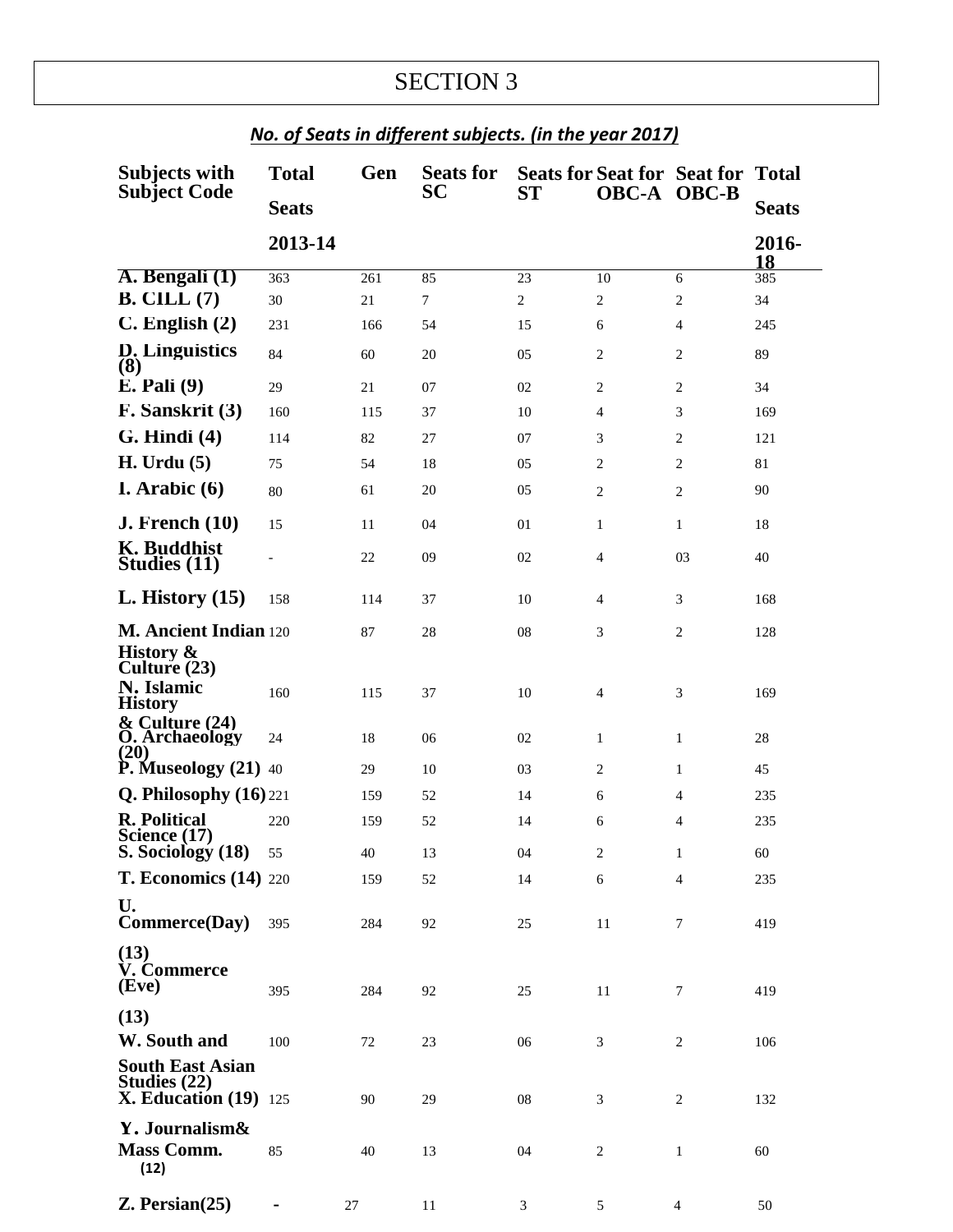## *Allied Subjects*

| Group | <b>Course Name</b> | Abbre-            | No.   | Allied Subjects (Candidates with Honours in  |
|-------|--------------------|-------------------|-------|----------------------------------------------|
|       |                    | viation           | of    | the following subjects are also eligible to  |
|       |                    |                   | seats | apply. Honours students in the subjects will |
|       |                    |                   |       | get first preference)                        |
|       |                    |                   |       |                                              |
| Gr.1  | Bengali            | <b>BENG</b>       | 385   | BA Hons in Bengali                           |
| Gr.2  | English            | ENG               | 245   | BA Hons in English                           |
| Gr.3  | Sanskrit           | SANS              | 169   | BA Hons in SANSKRIT                          |
| Gr.4  | Hindi              | HIN               | 121   | BA Hons in HINDI                             |
| Gr.5  | Urdu               | <b>URDU</b>       | 81    | BA Hons in Urdu                              |
| Gr.6  | Arabic             | ARB               | 85    | BA Hons in ARABIC                            |
| Gr.7  | Comperative        | <b>CILL</b>       | 34    | BA Hons in                                   |
|       | Indian Language    |                   |       | i)Bengali/English/Sanskrit/                  |
|       | & Literature       |                   |       | Comperative Literature/                      |
|       |                    |                   |       | Linguistics                                  |
|       |                    |                   |       |                                              |
|       |                    |                   |       | ii)Hindi/Urdu/Any modern or                  |
|       |                    |                   |       | ancient Indian Language with                 |
|       |                    |                   |       | proficiency in Bengali Language              |
|       |                    |                   |       | & Literature                                 |
|       |                    |                   |       |                                              |
| Gr.8  | Linguistics        | LING              | 89    | BA Hons in                                   |
|       |                    |                   |       | Linguistics/English/Bengali/                 |
|       |                    |                   |       | Sanskrit/Pali/AIHC/Pol.Sc./                  |
|       |                    |                   |       | Philosophy/Sociology                         |
| Gr.9  | Pali               | PALT <sub>I</sub> | 34    | BA Hons in Pali                              |
|       |                    |                   |       | /Sanskrit/Philosophy/History/                |
|       |                    |                   |       | Ancient Indian & World                       |
|       |                    |                   |       |                                              |
|       |                    |                   |       | History/ Linguistics/Bengali                 |
| Gr.10 | French             | FRN               | 18    | BA Hons in French/Pre-MA in                  |
|       |                    |                   |       | French                                       |
| Gr.11 | Buddhist Studies   | <b>BS</b>         | 40    | BA Hons in                                   |
|       |                    |                   |       |                                              |
|       |                    |                   |       | Pali/Sanskrit/History/Ancient                |
|       |                    |                   |       | Indian & World                               |
|       |                    |                   |       | History/Journalism & Mass                    |
|       |                    |                   |       | Communication/ Any Subject of                |
|       |                    |                   |       | humanities group                             |
| Gr.12 | Journalism &       | <b>JMC</b>        | 90    | BA Hons in Journalism & Mass                 |
|       | Mass               |                   |       | Communication, or honours                    |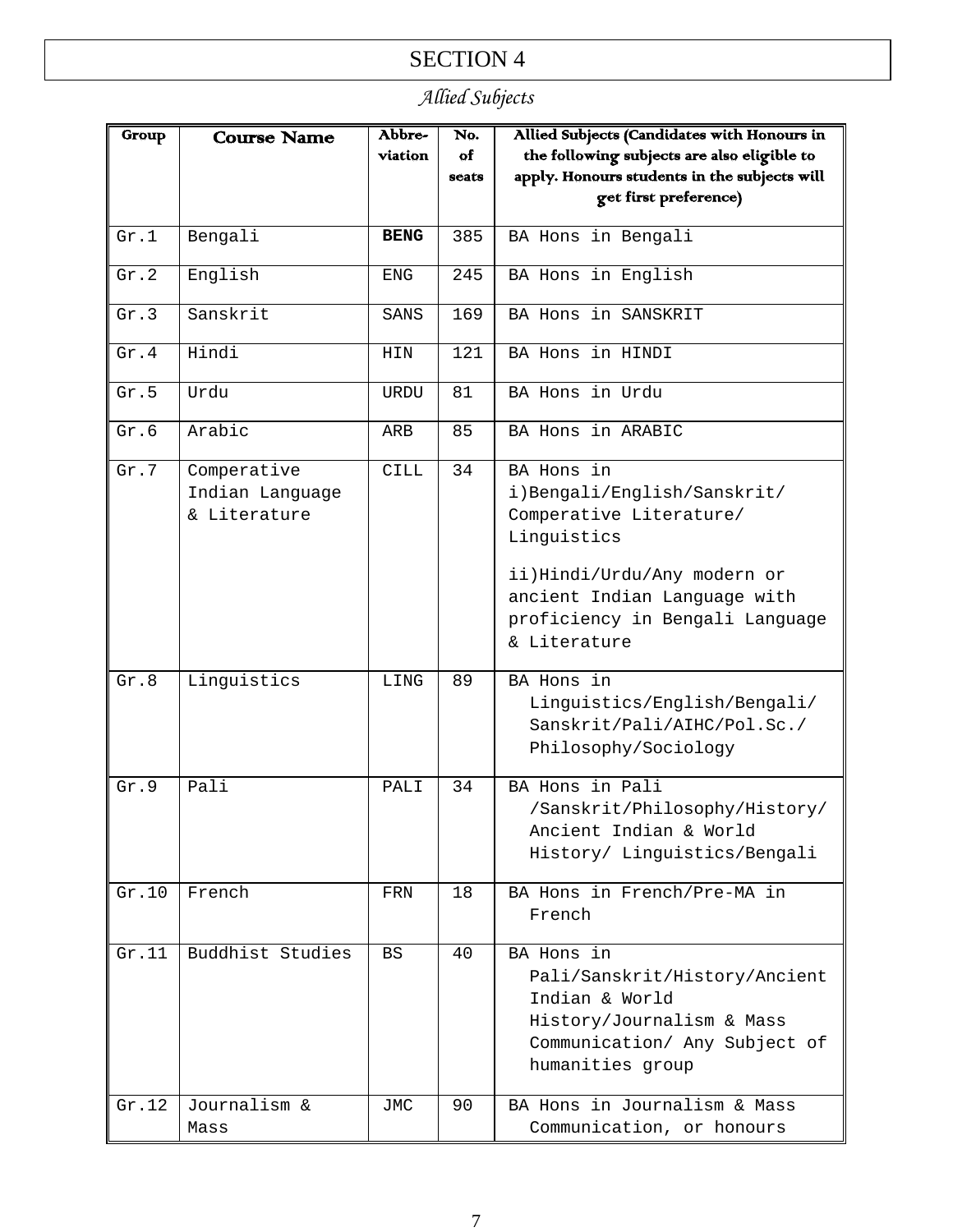|       | Communication                            |            |     | graduate OF ANY SUBJECT.                                                                                                                                                                                                                   |
|-------|------------------------------------------|------------|-----|--------------------------------------------------------------------------------------------------------------------------------------------------------------------------------------------------------------------------------------------|
| Gr.13 | Commerce(Day)                            | COM        | 419 |                                                                                                                                                                                                                                            |
| Gr.13 | Commerce(Evening)                        | COM        | 419 | B.Com. Honours                                                                                                                                                                                                                             |
| Gr.14 | Economics                                | <b>ECO</b> | 235 | BA/B.Sc Hons in Economics                                                                                                                                                                                                                  |
| Gr.15 | History                                  | HIST       | 168 | BA Hons in History                                                                                                                                                                                                                         |
| Gr.16 | Philosophy                               | PHIL       | 235 | BA Hons in Philosophy                                                                                                                                                                                                                      |
| Gr.17 | PoliticalScience                         | PLSA       | 235 | BA Hons in Political Science                                                                                                                                                                                                               |
| Gr.18 | Sociology                                | <b>SOC</b> | 59  | BA Hons in Sociology                                                                                                                                                                                                                       |
| Gr.19 | Education                                | EDU        | 133 | BA Hons in Education                                                                                                                                                                                                                       |
| Gr.20 | Archaeology                              | <b>ARC</b> | 28  | MA/MSc or BA/BSc Hons in<br>Ancient Indian & World<br>History & Culture/ Sanskrit/<br>History/ Pali/ Anthropology/<br>Geography/ Geology/Botany/<br>Zoology/ Physics/ Chemistry.                                                           |
| Gr.21 | Museology (M.A.)                         | <b>MUS</b> | 45  | MA or BA Hons in History/<br>Archaeology/AIHC/ IHC/Pali/<br>Sanskrit/ Education/Fine<br>Arts/ Visual Art/ History of<br>Art/ Anthropology/Ethnology,<br>Sociology/ Persian/ Modern<br>Indian language/Folklore,<br>Tourism (See Section-2) |
| Gr.21 | Museology<br>(M.Sc.)                     |            |     | M.Sc or BSc Hons in Botany/<br>Zoology/ Geology/<br>Geography/Agriculture,<br>Anthropology/ Earth Science/<br>Env. Science/ Marine Science                                                                                                 |
| Gr.22 | South & South<br>East Asian<br>Studies   | SSEA       | 106 | BA Hons in History, Political<br>Science, Sociology,<br>Economics, Anthropology,<br>Geography. (Please see<br>$Section-2)$                                                                                                                 |
| Gr.23 | Ancient Indian<br>History and<br>Culture | AIHC       | 128 | BA Hons in (i)Ancient Indian &<br>World History/ History,<br>[(ii)One seat of each subject<br>:Sanskrit, , Pali, Political<br>Science, Geography for CU<br>current year candidate only.                                                    |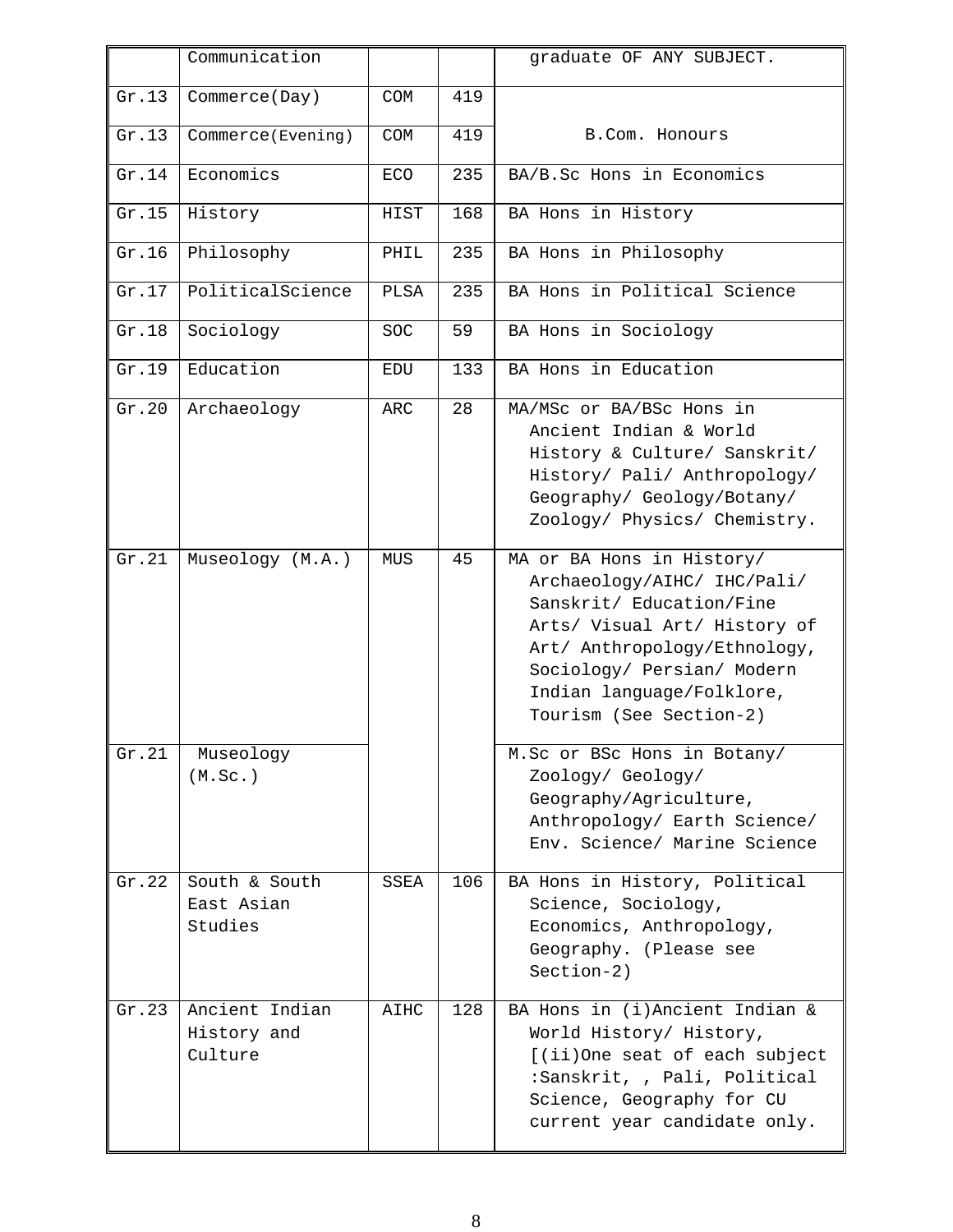| $\vert$ Gr.24   Islamic History<br>& Culture | IHC | 169 | BA Hons in I.H.C./History |
|----------------------------------------------|-----|-----|---------------------------|
| $\vert$ Gr.25   Persian                      | PER | 50  | BA Hons in Persian        |

## **Courses in M.A./M.Sc./M.Com.**

| <b>Graduated with Hons. Subject</b> | <b>Entitled to study</b>                        |
|-------------------------------------|-------------------------------------------------|
| <b>AGRICULTURE</b>                  | Museology (MSc)                                 |
| ANCIENT INDIAN & WORLD HISTORY      | AIHC, Linguistics, Pali, BS                     |
| Ancient Indian History & Culture    | AIHC, Linguistics, Pali, BS                     |
| <b>ANTHROPOLOGY</b>                 | Archaeology, Museology, SSEAS                   |
| Arabic                              | Arabic                                          |
| Archaeology                         | Archaeology, Museology                          |
| Bengali                             | Bengali, Linguistics, Museology, CILL, Pali, BS |
| <b>BOTANY</b>                       | Archaeology, Museology                          |
| <b>CHEMISTRY</b>                    | Archaeology                                     |
| Comperative Literature              | CILL, BS                                        |
| Commerce                            | Commerce                                        |
| <b>EARTH SCIENCE</b>                | Museology                                       |
| Economics                           | Economics, SSEAS                                |
| Education                           | Education, Museology, BS                        |
| English                             | English, Linguistics, Museology, CILL*, BS      |
| <b>ENVIRONMENT SCIENCE</b>          | Museology                                       |
| <b>ETHNOLOGY</b>                    | Museology                                       |
| <b>FINE ARTS</b>                    | Museology                                       |
| <b>FOLKLORE</b>                     | Museology                                       |
| French                              | French                                          |
| <b>GEOGRAPHY</b>                    | AIHC, Archaeology, Museology, SSEAS             |
| <b>GEOLOGY</b>                      | Archaeology, Museology                          |
| Hindi                               | Hindi, CILL*, BS                                |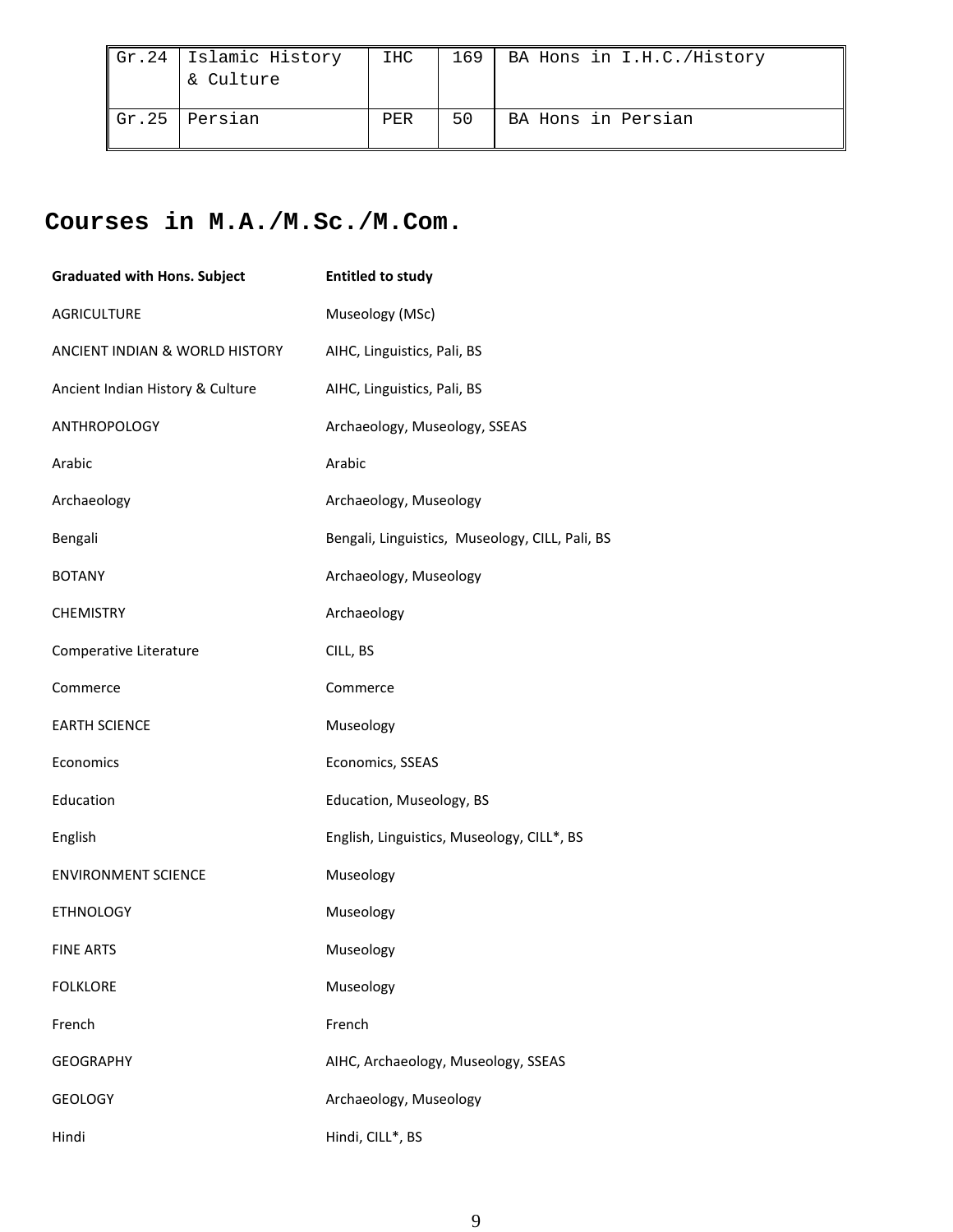| History                          | AIHC, IHC, SSEAS, History, Museology, Pali, , BS                    |
|----------------------------------|---------------------------------------------------------------------|
| <b>HISTORY ART</b>               | Museology                                                           |
| Islamic History & Culture        | IHC, BS                                                             |
| Linguistics                      | Linguistics, Pali, CILL*, BS                                        |
| <b>MARINE SCIENCE</b>            | Museology                                                           |
| MODERN INDIAN LANGUAGE           | Museology                                                           |
| Museology                        | Museology                                                           |
| Pali                             | AIHC, Linguistics, Museology, CILL*<br>, BS                         |
| PERSIAN                          | Persian, Museology, CILL*                                           |
| Philosophy                       | Philosophy, Linguistics, Pali, BS                                   |
| <b>PHYSICS</b>                   | Archaeology                                                         |
| <b>Political Science</b>         | Pol. Sc., AIHC, Linguistics, SSEAS, BS                              |
| Sanskrit                         | Sanskrit, AIHC, Archaeology, Linguistics, Pali, Museology, CILL, BS |
| Sociology                        | Museology, Sociology, SSEAS, BS                                     |
| South & South East Asian Studies | History,                                                            |
| <b>TOURISM</b>                   | Museology                                                           |
| Urdu                             | Urdu, CILL*                                                         |
| <b>VISUAL ART</b>                | Museology                                                           |
| <b>ZOOLOGY</b>                   | Archaeology, Museology                                              |
| Any subject of humanities gr.    | <b>Buddhist Studies (BS)</b>                                        |

\*For admission in CILL Graduate with Hons. in any modern Indian Language with proficiency in Bengali are also eligible.

## **SECTION 5**

#### *Rules Regarding the Admission of Candidates from Universities Other than University of Calcutta*

1. Honours graduates from other recognised Universities in the system of (10+2+3) of the current and just previous year are eligible to apply.

2. Candidates passing Honours/Major courses in Arts, Science and Commerce in Under-Graduate Degree Level from Indira Gandhi National Open University/Netaji Subash Open University and Distance Education Programmes of other Universities of West Bengal are also eligible for admission.

3. Candidates; having graduated with Major Course in the current year or immediately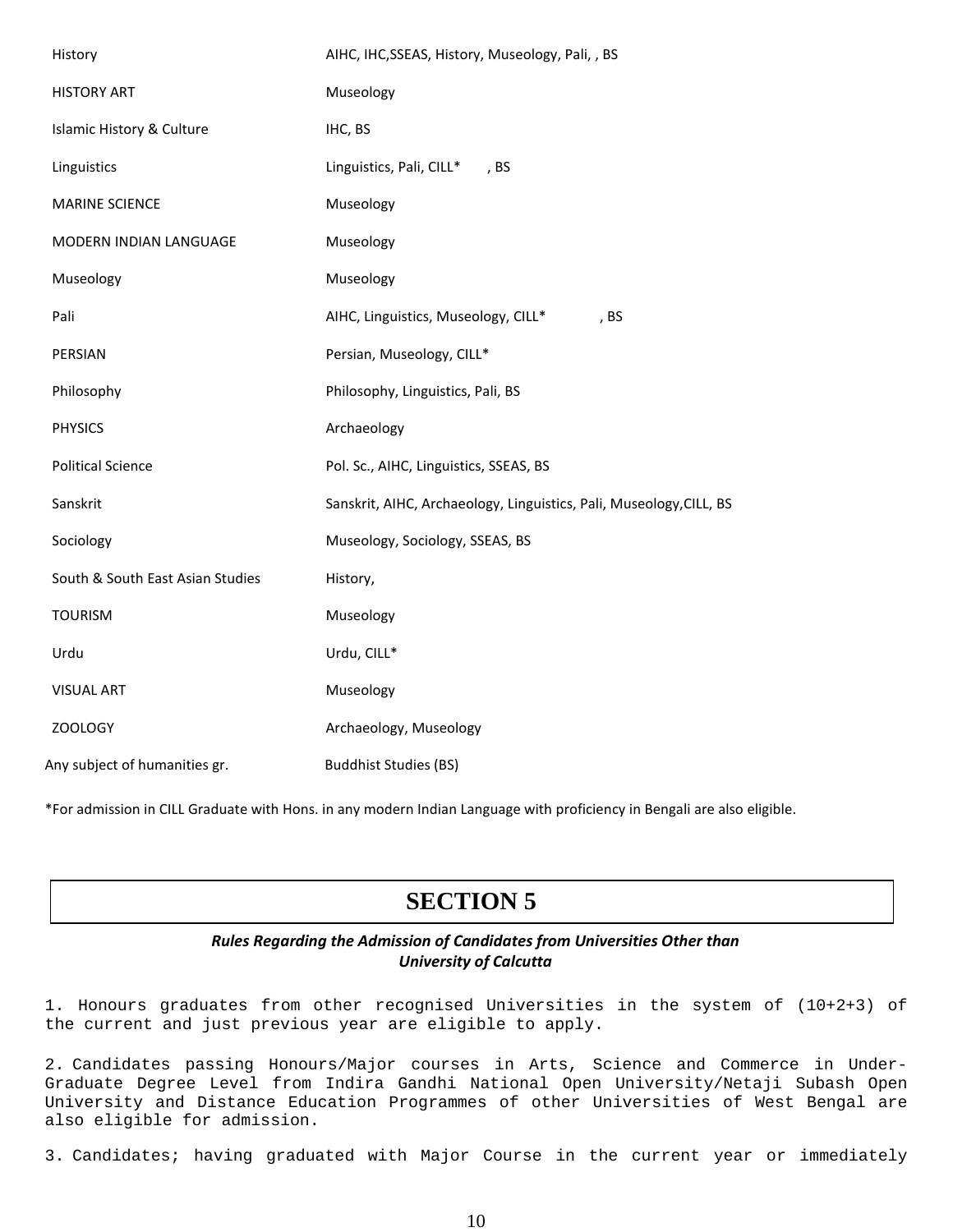previous year from Universities other than Calcutta University are also eligible, subject to the decision of the decision of C.U Equivalence Department. However, for the smooth processing of their applications, scanned copy of a certificate from their university, stating the Major Course equivalent to Honours , might be uploaded beforehand.

## **SECTION 6**

#### *Application Procedure for Admission to P.G. Courses*

**Application for Admission to M.A. Courses, M.A./M.Sc** in E**conomics & Museology Course, M.Com Course, and Post Graduation course in Journa**l**ism & Mass Communication wi**ll **be accepted through online admission process.**

**For online process (for specified cases) :**

**Pleaase Visit from University website** [\(www.caluniv.ac.in](http://www.caluniv.ac.in/)*)* **for Application Form & Brochure**

**Application form for M.A./M.Sc./M.Com Admission will be submitted online.**

**For offline process:** 

**Form to be obtained from the Secretary office and duly filled-in application form along with relevant supporting documents self-attested by the candidates are to be submitted at the same Office. The documentary evidence of the payment of Application Fee must be attached with the hard copy of the application.** 

**Application fees of Rs.100/- for each application form must be paid. SC/ST/PWD) candidates will be required to pay** 

**Rs.50/- as application fee. Subject Code/Group must be mentioned at the time of e-payment of application fees e.g. for Bengali\_01; for Commerce\_13, etc.** 

**Mode of payment of application fee: For** online system, application fee may be deposited in any of the following manner : (a) Through "State Bank Collect" system; i) By internet banking/debit card/credit card of any bank. (ii) Make payment online at [www.onlinesbi.com](http://www.onlinesbi.com/)(State Bank Collect) and print the e-receipt. If you face any difficulty during payment please call Sri Sudip Kumar Datta, Dy Manager, SBI, C.U. Branch at the contact No. 033-2241-1678 (during working hours). *For State Bank manual collect system additional commission for bank transaction is to be borne by the candidate.* Copy of the fee deposition slip (e-receipt) is to be attached with the printed copy of the application. (iii) Before deposition of Cash at SBI Br., Challan is to be downloaded from "State Bank Collect".

#### **Eligibility:**

**1.** Originally only those students shall be eligible for admission who have passed three years degree course(10+2+3) with Honours of Calcutta University and Honours after Graduation(Special Honours) in the subject to which the admission is sought for or in a subject which has been declared to be an allied subject( Inter-disciplinary Subject) by the Faculty Council for P.G. Studies in Arts, Calcutta University.

**2. Just p**revious Year Honours Graduates (i.e., applicants having qualified last year and not beyond) may also apply.

**3.** Honours graduates from other recognised Universities are eligible to apply.

Each candidate should apply in separate application forms for his/her subject or subjects of choice.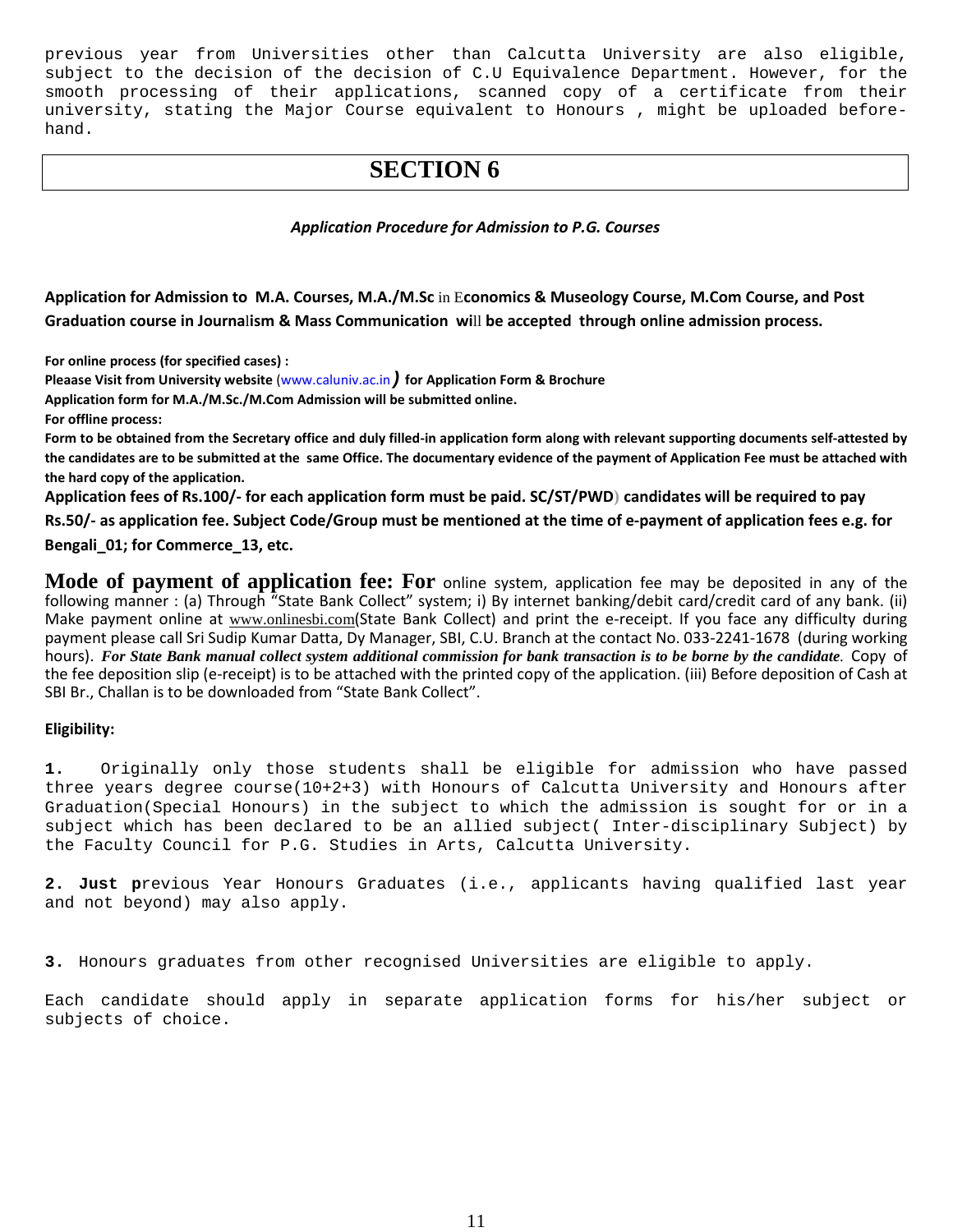| Group | <b>Honours Graduates in</b> | <b>May Apply in</b>                                                                                                                    |
|-------|-----------------------------|----------------------------------------------------------------------------------------------------------------------------------------|
| 01    | Bengali                     | Bengali, Museology, Linguistics and Pali                                                                                               |
| 02    | English                     | English, Linguistics and CILL                                                                                                          |
| 09    | Pali                        | Pali, Museology, Ancient Indian History & Culture (1 Seat) and CILL.                                                                   |
| 03    | Sanskrit                    | Sanskrit, Archeology, Museology, Pali, Linguistics, A.I.H.C. (1 Seat) and CILL.                                                        |
| 15    | History                     | History, Islamic History and Culture, Ancient History and Culture, Archeology, Pali,<br>Museology and South & South East Asian Studies |
| 16    | Philosophy                  | Philosophy and Pali                                                                                                                    |
| 17    | <b>Political Science</b>    | Political Science, South and South East Asian Studiesand A.I.H.C (1Seat)                                                               |
| 18    | Sociology                   | Sociology                                                                                                                              |
| 14    | Economics                   | Economics and South & South East Asian Studies                                                                                         |

For allied subjects seats reserved for a specific subject, if remain vacant, will be auto-converted to general seats.

**4. Separate application** forms should be submitted for the following subjects :-

- 
- 
- 
- Economics South & South East Asian Studies<br>• Museology Linguistics CILL Hist
- 
- Einguistics CILL History<br>Education Pali A.I.H.C. • Archaeology • Education •
	- I.H.C.

**5.** For admission in **South & South East Asian Studies**, Honours graduates of Calcutta University or Other recognised Universities of the following subjects :-<br>\* History \* Economics

- 
- \* History \* Economics
- \* Political Science \* Anthropolo<br>\* Sociology \* Geography
	-
- \* Sociology are eligible to apply.

6.For admission to Buddhist Studies, Honours Graduates of any subjects of humanities group of Calcutta University or other recognized Universities may apply. Post-graduate diploma holders in Buddhist Studies of Calcutta University and Post-Graduates in any subject of humanities group may also apply.

**7.** Application forms through off line mode to be submitted in the following campuses(between 11 am and 3.00 pm on all working days)

| Subject                                                                                                                                        | Campus                                                        |
|------------------------------------------------------------------------------------------------------------------------------------------------|---------------------------------------------------------------|
| 1. Philosophy, Pol.<br>Science, Sociology,<br>History,                                                                                         | : Alipur Campus<br>(KhudiramSikshaPrangan)                    |
| Ancient Indian History &<br>Culture, Islamic History<br>& Culture, Museology,<br>Archeology, South & South<br>East Asian Studies,<br>Education | 1. Reformatory Street, Kolkata -<br>700027 Ph.No.033-24791645 |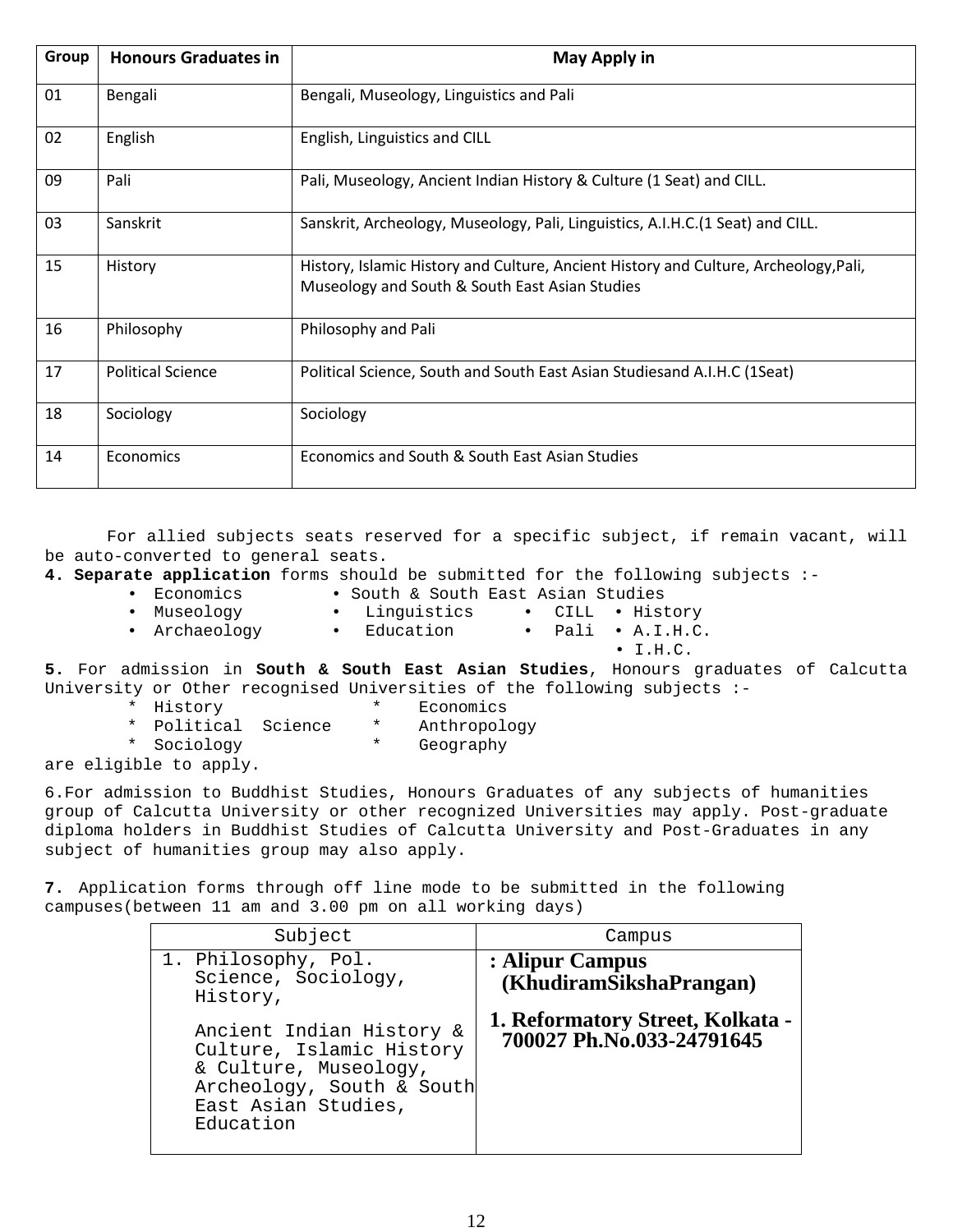|    | Economics                | : Economics Department                   |
|----|--------------------------|------------------------------------------|
|    |                          | 56 A, B.T, Road, Kolkata -<br>700050     |
| 3. | Other remaining subjects | <b>College Street Campus (Asutosh)</b>   |
|    |                          | Siksha Prangan)                          |
|    |                          | 87/1 College Street, Kolkata -<br>700073 |
|    |                          | 033-2241-0071                            |
|    |                          |                                          |

**8.** Self-Attested copies of mark sheets (Part I, Part II & Part III) and other testimonials should be attached with if the hard copy of the application form.

**9.** S.C./S.T/OBCA/OBCB candidates from other Universities outside West Bengal are required to upload scanned copy of a domicile certificate while submitting their online application form.

**10.** List of selected candidates will be published online and also displayed in the Notice Board at the office of the Secretary - College Street Campus, Alipur Campus and Economics Department.

**11.** No personal communication will be made with the selected candidates.

**12**. Selection will be made strictly in order of merit on the basis of percentage of marks for 60% of seats for C.U. current year students and for the remaining 40% of seats, in order of merit on the basis of the marks obtained at the subject wise Entrance Test for Non C.U. and C.U. current year and back year students. The Entrance Test for respective course will be conducted through MCQ Booklets and OMR Sheets. The MCQ Booklets will comprise 50 questions with a total of 100 marks; each question carrying 2 marks. Black Ball Pen must be used for darkening the correct answer on the OMR sheet.

**Accreditation of Marks:** For each correct answer 2 marks and for not attempted answer 0 (zero) mark will be awarded whereas for every wrong answer 0.5 marks will be deducted (Minus Marking). In case, two or more candidates obtain same marks in the entrance test, the candidates with less negative marking will be placed in higher position in the merit list.

**13**.Preference once exercised cannot be changed. And declaration regarding SC/ST/PWD/OBC-A/OBC-B/General once given cannot be altered.

**14**.Selection Procedure for admission under reserved categories:

 Merit list for SC,ST and PWD candidates (for the 60% seats) will be prepared on the basis of the marks obtained in the Honours subject. Candidates should have obtained marks not lower by more than 25% of the marks obtained by the last candidate of the General Category. In case of OBC-B and OBC-B, selection will be made on the basis of the marks not lower by more than 10% of the marks obtained by the last candidate of the General Category.

Merit list for SC, ST and PWD candidates (for 40% seats) will be prepared on the basis of marks obtained in entrance test. Candidates should have obtained entrance test marks not lower by more than 25% than that of the marks obtained by the last candidate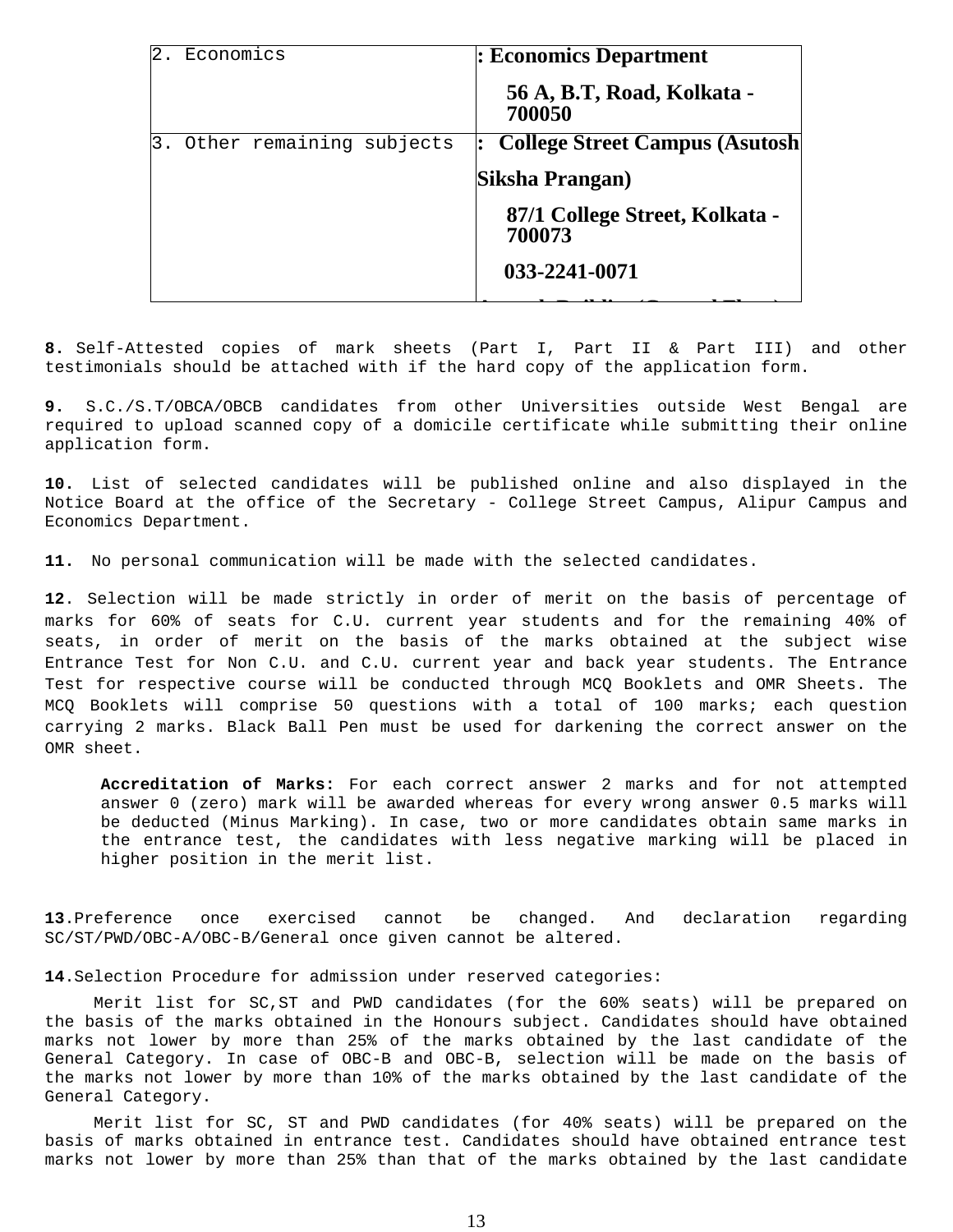of the General category and the OBC-A and OBC-B candidates should have obtained entrance test marks not lower by than 10% than that of marks obtained by the last candidate of the General category.

(Notification No. CSR/29/14)

In any case, if a candidate obtains marks lower than the minimum qualifying marks prescribed by the University/Appropriate Authority for admission to the desired course, he / she will not be eligible for admission.

### **SECTION 7**

#### **Rules Regarding Registration and Migration**

#### **(Only for those who are from other recognised Universities)**

Candidates, from other recognized Universities, having been admitted to P.G. Courses should apply within 30 days for registration certificate on a prescribed form obtainable from C.U. sales counter. At the time of application candidates must submit migration certificate obtained from the University, they last studied at. N.B.-

Registration Fees Rs.100/- only per student (for general category students) and Rs.25/ only per student (for SC/ST/OBC/PWD and BPL category students).

## SECTION 8

## **Reservation of Seats**

The following seats are reserved in each subject for the under mentioned categories :-(declaration once given cannot be changed).

**a) For SC/ST** - 22% and 6% respectively of the total seats of the concerned subject.

Eligibility - SC/ST candidates should submit online scanned copy of SC/ST certificate issued as per the West Bengal SC/ST (identification) Act 1994.Candidates from other Universities outside West Bengal will have to submit online scanned copy of domicile certificate along with their S.C./S.T./O.B.C.-A & B certificate.

**b) For Persons with Disability :** reservation of 3% seats for PWD within each respective category (SC/ST, OBC-A, OBC- B/unreserved) of the concerned subject.

N.B.- Persons with disability candidates having degree of 40% and above should submit online scanned copy of a certificate issued by the competent authority of a Govt. Hospital.

**c) For OBC-A/OBC-B: 10% & 7% respectively of the total seats of the concerned subject. Implementation** of reservation has already been in effect from the Academic Session 2014-15 in compliance with the order of the W.B.Govt. Rules in a phase-wise manner as given in relevant G.O.s and endorsed by the C.U. Syndicate.

**d) Sports Quota: -** Additional Total 8(Eight) seats for Arts and 4(Four) seats for M.Com.

N.B.- Eligibility will be decided by the appropriate authority of the C.U.

**e) Military Quota: -** Additional 5 seats will be reserved for the children of the Exmilitary servicemen who have died or have become disabled in the battle field provided they are otherwise eligible.

f) **Foreign Quota :** 15% supernumerary seats for foreign students have been earmarked (vide UGC letter no. F.1-30-94 (CPP-II) dt.13.10.2000.

 5% out of 15% supernumerary seats for foreign students earmarked for children of Indian works in the Gulf.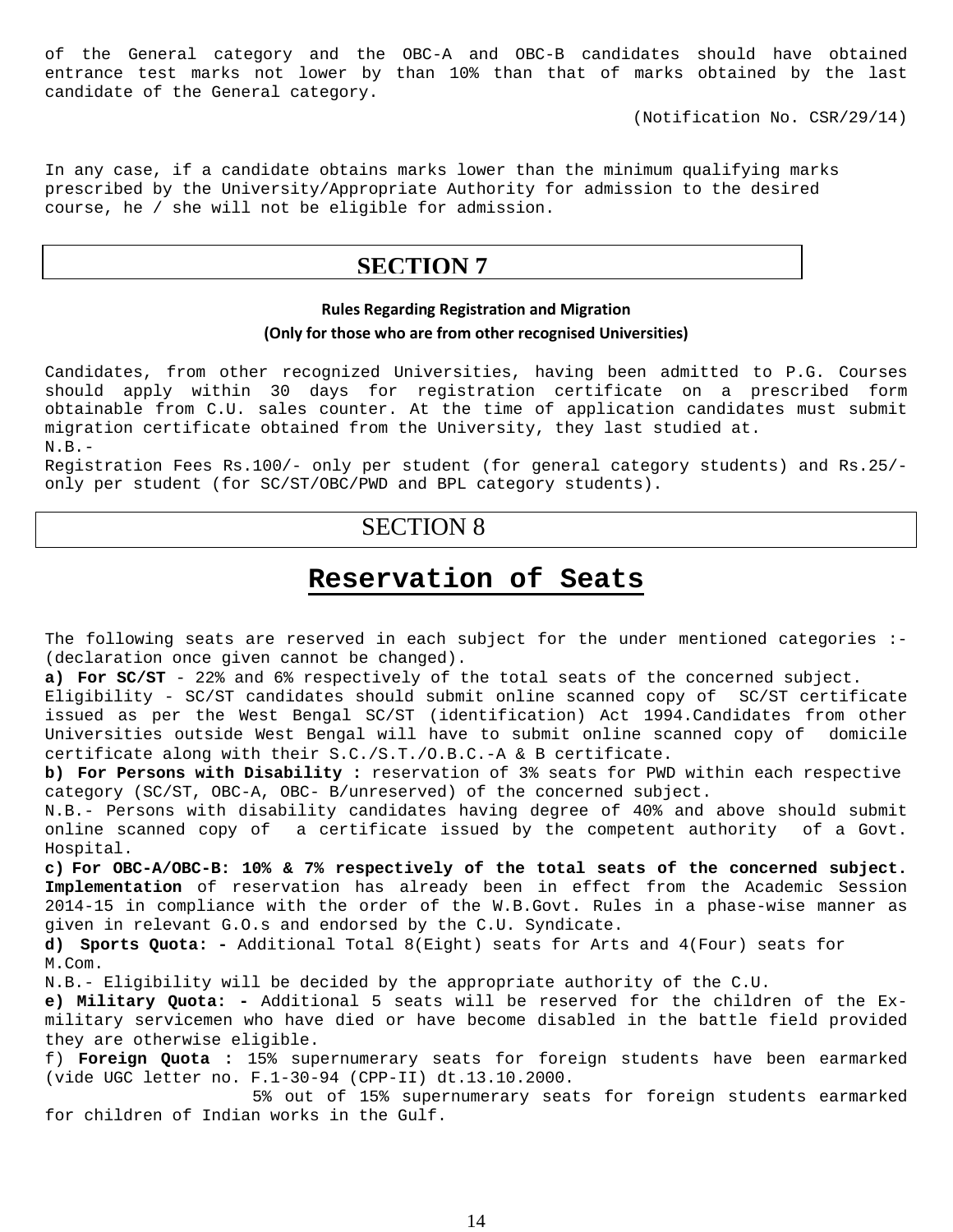#### **FEES STRUCTURE**

M.A./M.Com. Course: Tuition fees Rs. 100/= per month Admission fees Rs. 100/= per year Session charge Rs. 44/= per year Library fees Rs.200/= per year Laboratory fees (for Laboratory Subjects only) Rs.  $60/=\text{per month.}$ <br>Examination fees : For M.A./M.Com. Examination fees : I) For Part I Rs. 130/= / Exam fee per Semester Rs.200/= II) For Part II Rs. 100/= in M.A. and Rs.130/= in M.Com. Non-Collegiate (Short Percentage) fees Rs. 100/= Transfer fees Rs.50/= per transfer. Delay fine for examination Rs. 70/= Examination fees : For Semester I/II/III/IV, Each Semester Rs.200/-, Centre fees RS.30/-, Diploma fees Rs.30/- (For final examination/Semester).<br>Reqistration fees : (if applicable) Rs.100/- (General category) Rs.25/- (SC/ST/OBC/PWD/BPL) (Details in Section 7 of Brochure) Identity Card Charge: To be notified later.

## **SECTION 10**

*M. Phil Course*

Subjects offered:

**Subjects**

Bengali, English, Hindi, Sanskrit, Pali, Urdu Commerce, Economics, Philosophy, Political Science, Ancient Indian History & Culture History, Education, Sociology, Women's Studies, Foreign Policy Studies, Library & Information Science(Self-Financed)

## **SECTION 11**

*Hostel Facilities* 

1) Limited hostel accommodation is available separately for boys and girls of distant students.

2) Students seeking hostel accommodation should apply through an application form (Obtainable from C.U. sales counter).

3) In case of non availability of rooms, candidates must make their own arrangements.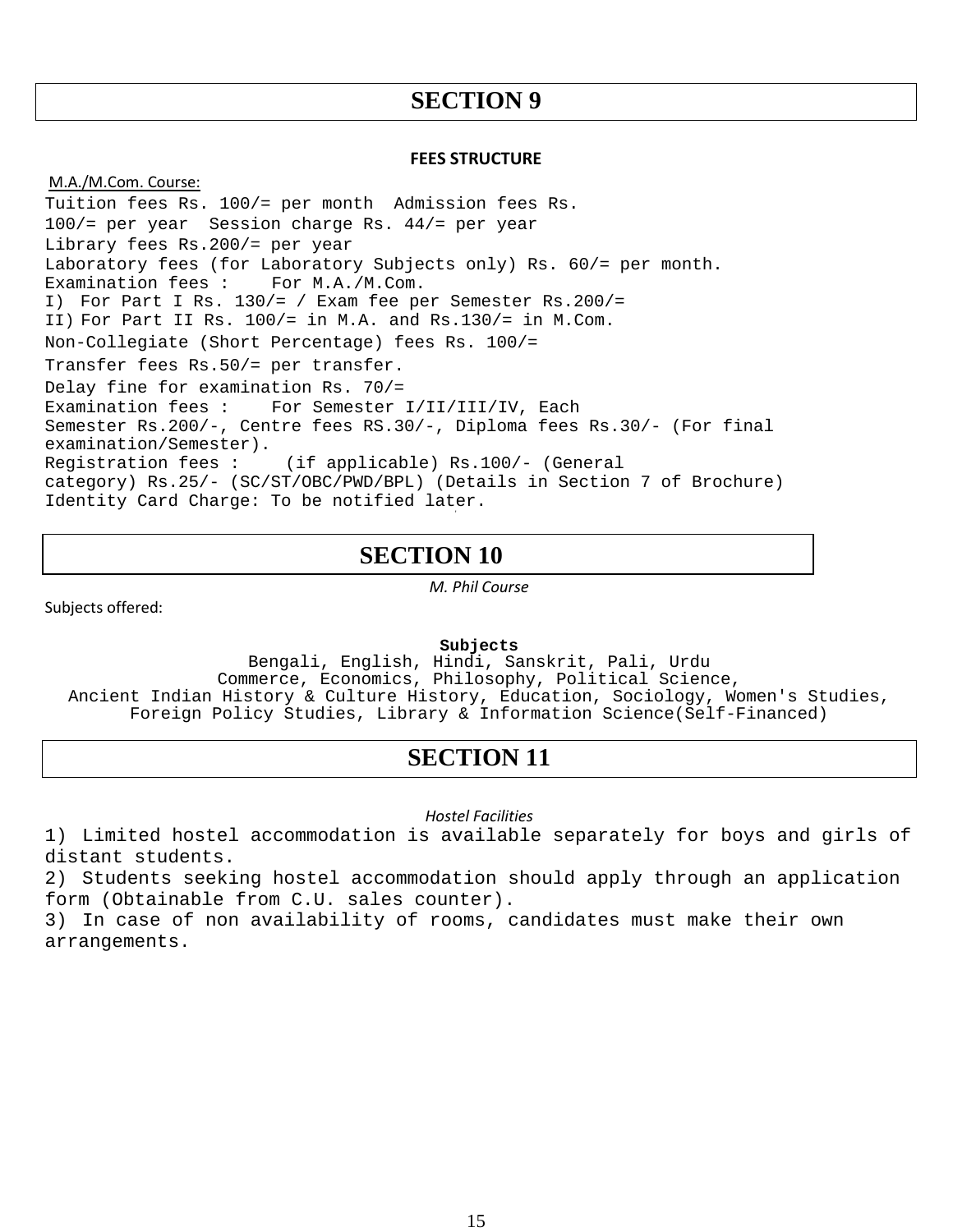| Sr.              | Name of the Halls                               | Address                                           |
|------------------|-------------------------------------------------|---------------------------------------------------|
|                  | Under-graduate Halls                            |                                                   |
| 1.               | Rammohan Ray hall (Attached<br>to City College) | 102, Raja Rammohan Ray<br>Sarani,Kolkata- 700 009 |
| $2$ .            | Cermichael Hall (for<br>Mohammedan Students)    | 51, Baithakkhana Road,<br>Kolkata- 700 009        |
|                  | University Post-graduate Student's Halls :      |                                                   |
| 1.               | P.G. Men Students' Hall                         | $49/1$ , Hazra Road,                              |
| $\overline{2}$ . | P.G. Men Students' Hall<br>(Technology)         | 35, Ballygunge Circular<br>Road, Kolkata- 700 019 |
| 3.               | P.G. Men Students' Hall<br>(Economics)          | $ 165/1,$ South<br>SintheeRoad, Kolkata- 700      |
| 4.               | P.G. Men Students' Hall                         | 24 & 25, Beadon Row,                              |
|                  |                                                 |                                                   |

| 5.    | P.G. Men Students' Hall                                 | 1, Vidyasagar Street,<br>Kolkata- 700 009           |
|-------|---------------------------------------------------------|-----------------------------------------------------|
| б.    | P.G. Men Students' Hall                                 | 7, Waliulla Lane,                                   |
| 7.    | Buddhist Student's Hall                                 | 4A, Bowbazar Orphanage<br>Lane,Kolkata- 700 012     |
| $8$ . | P.G. Lady Student's Hall                                | Hastings House<br>Compound, Kolkata - 700           |
| 9.    | P.G. Lady Student's Hall                                | 56 & 58, Mahatma Gandhi<br>Road, Kolkata- 700 009   |
| 10.   | HironmayeeChhatribhaban                                 | 53/2/4A, Hazra Road,                                |
| 11.   | P.G. lady Students' Hall                                | 51, HazraRaod,                                      |
| 12.   | VidyasagarChhatri Niwas                                 | Hastings House Compound,<br>Kolkata - 700 027       |
| 13.   | Research Scholar's Hostel                               | 92, AcharyyaPrafulls Ch.<br>Road, Kolkata - 700 009 |
| V.L.  | Mitra lady Students' Halls                              |                                                     |
| 1.    | P.G. lady Students' Hall                                | 66, Vivekananda Road,<br>Kolkata- 700 006           |
| $2$ . | U.G. lady Students' Hall                                | 17, Radhanath Bose<br>Lane,Kolkata - 700 006        |
|       | University Law College Students' Hall                   |                                                     |
| 1.    | University New Law College<br>Hostel ( Hardinge Hostel) | 14, Bidhansarani,<br>Kolkata - 700 006              |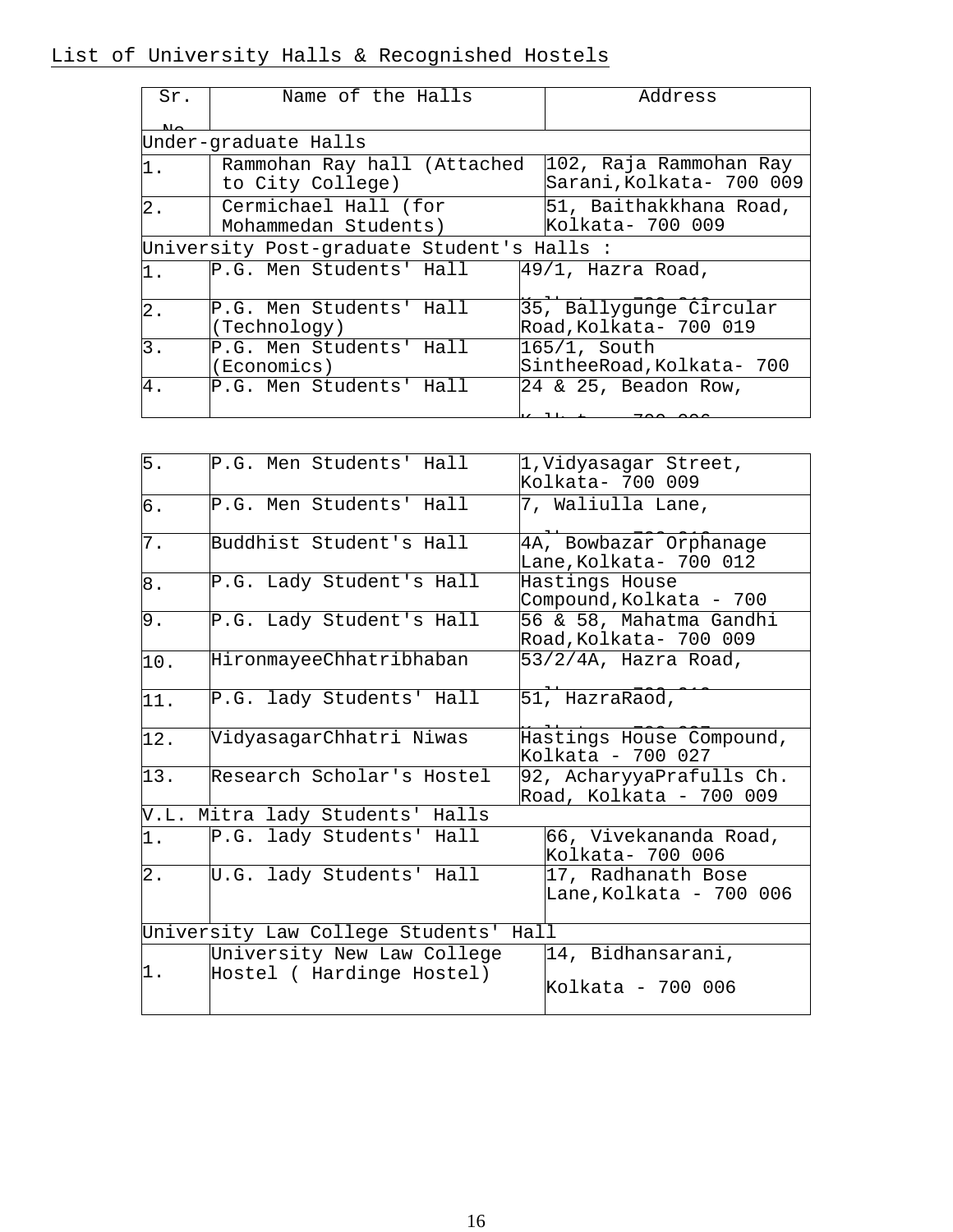#### *Rules for Collegiate/Non-Collegiate/ Dis-Collegiate Candidates (Not applicable for the subjects under semester system)*

Once admitted candidates are required to attend their classes from the very beginning of the session. Candidates who take admission after commencement of the session will have their percentage of class attendance counted from the very next day of their admission.

a) **Collegiate Candidates** - Students having attended at least 65% of the total lectures delivered to them in the session/year/semester will be deemed to have completed the said course and, hence, will be eligible to appear at the University Examination(vide Notification No.CSR/10/99).

\* For M. Phil Course of studies, student s are re quire d t o attend at least 75% of the total lectures delivered to them in the session to complete the said course (vide Notification no. CSR/10/99).<br>b) **Non-Collegiate Candidat** 

b) **Non-Collegiate Candidates** - The candidates, having attended 55% and above but below 65% of the total lectures delivered to them in the session/year/semester will be treated as Non-Collegiate candidates. They may be sent up at the University Examination if their short percentage is condoned by the appropriate authority. (vide Notification No.CSR/10/99).

\* For M.Phil Course of studies, the students having attended 65% and above but below 75% of the total lecturers delivered to them in the session will be treated as Non-Collegiate Students. They may be sent up at the University Examination if their short percentage is condoned by the appropriate authority (vide Notification no. CSR/10/99).

c) **Dis-Collegiate Candidates** - The candidates whose percentage of class attendance falls below 55% of the total lectures delivered to them in the session will be treated as Dis-Collegiate candidates. They are not eligible to appear at the University Examination. They may take re-admission (vide Section No. 13,) but this rule will not applicable for the M.Com course (vide CSR/42/06)

\* For M.Phil Course of studies, students having percentage of class attendance below 65% of the total Lectures delivered to them in the session will be treated as Dis-Collegiate students. They will not be eligible to appear at the University Examination (Vide Notification No. CSR/10/99).

## **SECTION 13**

#### *Rules regarding Re-admission (Not applicable for the subjects under semester system)*

Students who fail to pursue a regular course of study in any of the P.G. course under the Faculty of Arts of this University and become dis-collegiate due to short percentage of attendance, will be given one more chance to appear as regular candidates both for Part I and Part II Examinations after being readmitted in the year immediately following and after having cleared their particular requirements.

The percentage of the above mentioned students will be counted from the date of their readmission. (vide Notification No.CSR/44/98).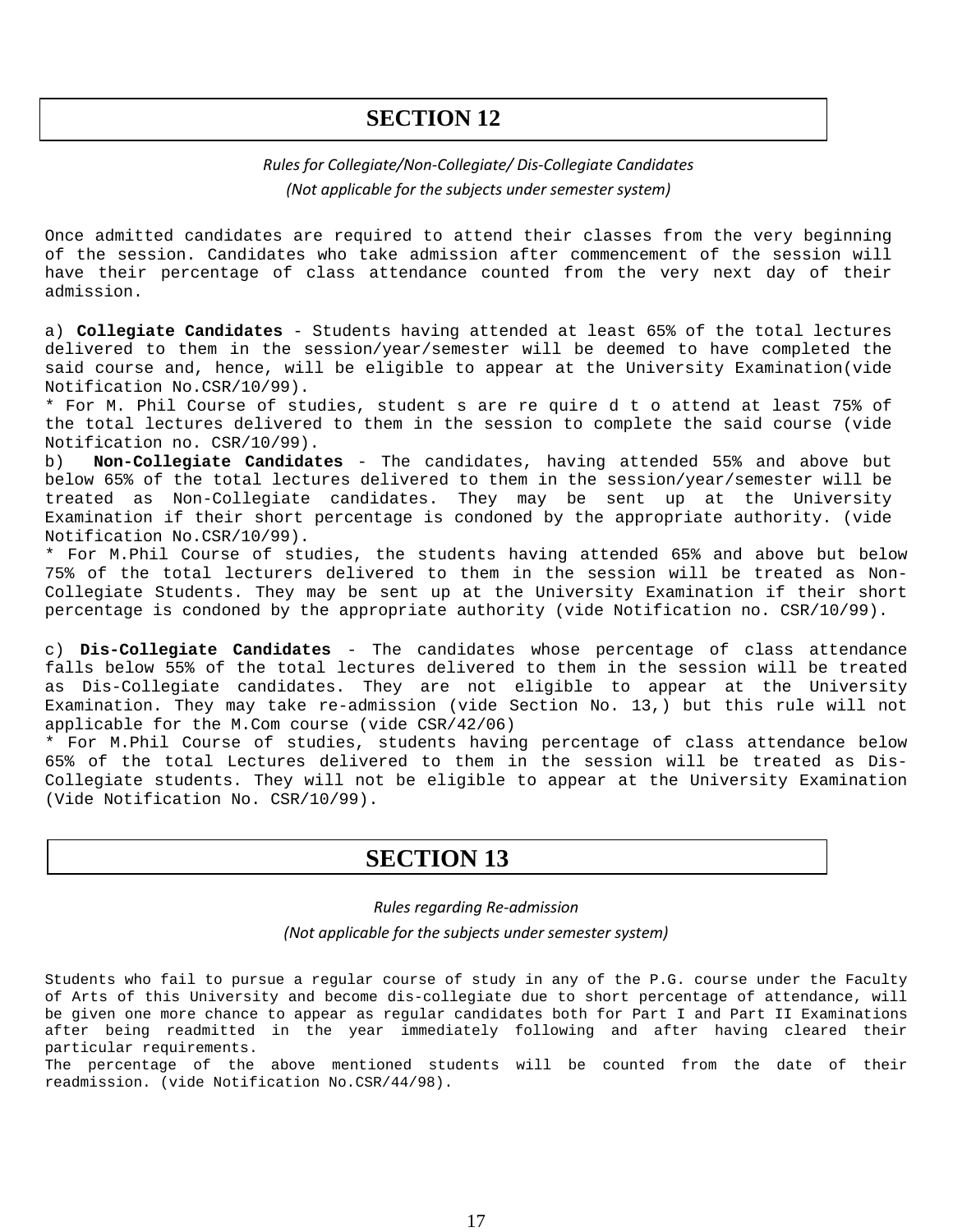#### *Procedure Regarding Admission to Second Year Course. (Not applicable for the Subjects under Semester System)*

Classes of Part II course will commence immediately after the Part I examination. A candidate who has completed the Part I examination will be permitted to attend such classes. Percentage of attendance will be counted from the date of commencement of attendance will be counted from the date of Part II classes. Admission to Part II classes will start only after the publication of Part I results. However, if a student fails to secure the qualifying marks in Part I examination shall<br>have to discontinue Part II classes after the publication of PartI results. The candidate is the publication of PartI results. The candidate is to take admission to Part II classes immediately as a regular student only after qualifying in the Part I Examination. (vide Notification No. CSR/144/2001).

## **SECTION 15**

#### *Cancelation of admission*

If any student remains absent from his/her classes continuously for fifteen days or thirty days( with interruptions) within the first two months from the date of his/her admission, his/her name will be automatically be struck off the rolls. Fees submitted by the students at the time of admission shall not be refunded.

### **SECTION 16**

#### *Language Courses.*

Language Courses ( Certificate& Diploma)(Evening)

#### **Certificate** : 1 year **Diploma** : 1 year.

**A )** Foreign Language :-

French, German, Russian, Chinese, Tibetan, Arabic, Persian, Korean, Spanish

**B )** Indian Languages :- Bengali, Hindi, Urdu, Pali.

#### **Eligibility**

Graduate of this University or any other recognised Universities are eligible to take admission in the Certificate Course. After passing the Certificate Course a student may take admission to the Diploma Course.

#### Fees

Tuition fees Rs.125/= per month in the Certificate course and Rs. 150/= per month in the Diploma Course.

**Admission fees** Rs. 100/= per year **Students' aid fund** Rs. 4/=

per year.

Examination Fees:

For Certificate Course :Rs. 115/= For Diploma Course :Rs. 140/=

Pre M.A. and M.A. in Russian :

for details please contact the Language Department. (Audiovisual Complex, 2nd Floor, Asutosh Building, College Street Campus)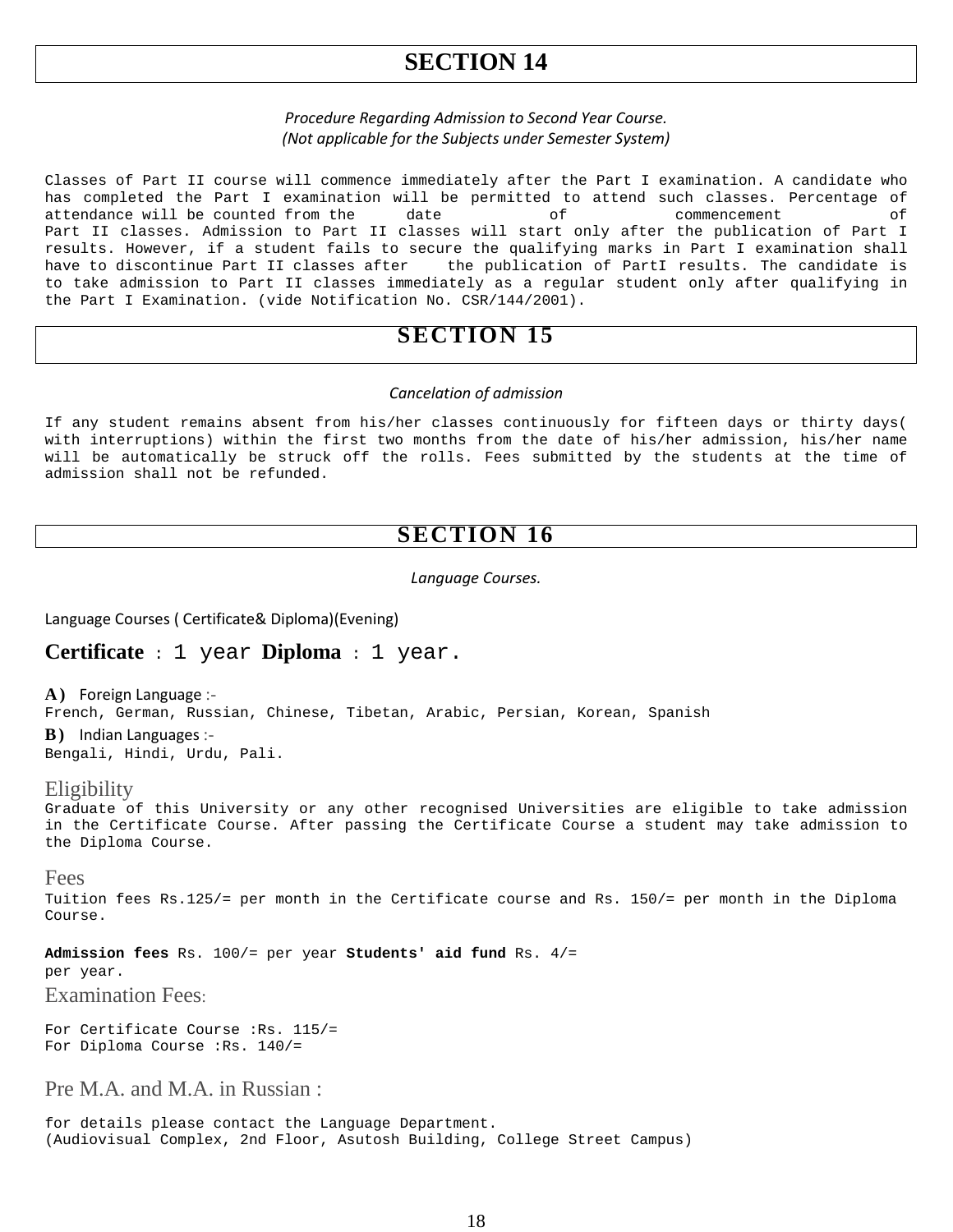*Pre-M.A. Courses*

*Pre M.A. Course(Day) - One year duration for Pali, French, Persian.*

## **SECTION 18**

#### Format -I

Claim for Correction in the Provisional Merit List

T o The Secretary U.C.A.C. C.U. Dear Madam,

This is to draw your kind attention to the following correction/s in the draft of the merit list published. Name: Hons. Maks.

Hons. Subject

**A )** Name not yet published in the Draft List:

 $B)$ 

|    |                                               | <b>As Published</b> | <b>Correction</b> |
|----|-----------------------------------------------|---------------------|-------------------|
| 1. | Name:                                         |                     |                   |
| 2. | <b>Hons.Subject</b>                           |                     |                   |
| 3. | <b>Hons.Marks</b>                             |                     |                   |
| 4. | <b>Gen/Pass Marks</b>                         |                     |                   |
| 5. | <b>Category Genl/SC</b><br><b>/ST/PC List</b> |                     |                   |
| 6. | <b>Year of Passing</b>                        |                     |                   |
| 7. | <b>Others</b> if any                          |                     |                   |

Signature of the Candidate: Date-

PH NO. Address:- **MOBILE NO.**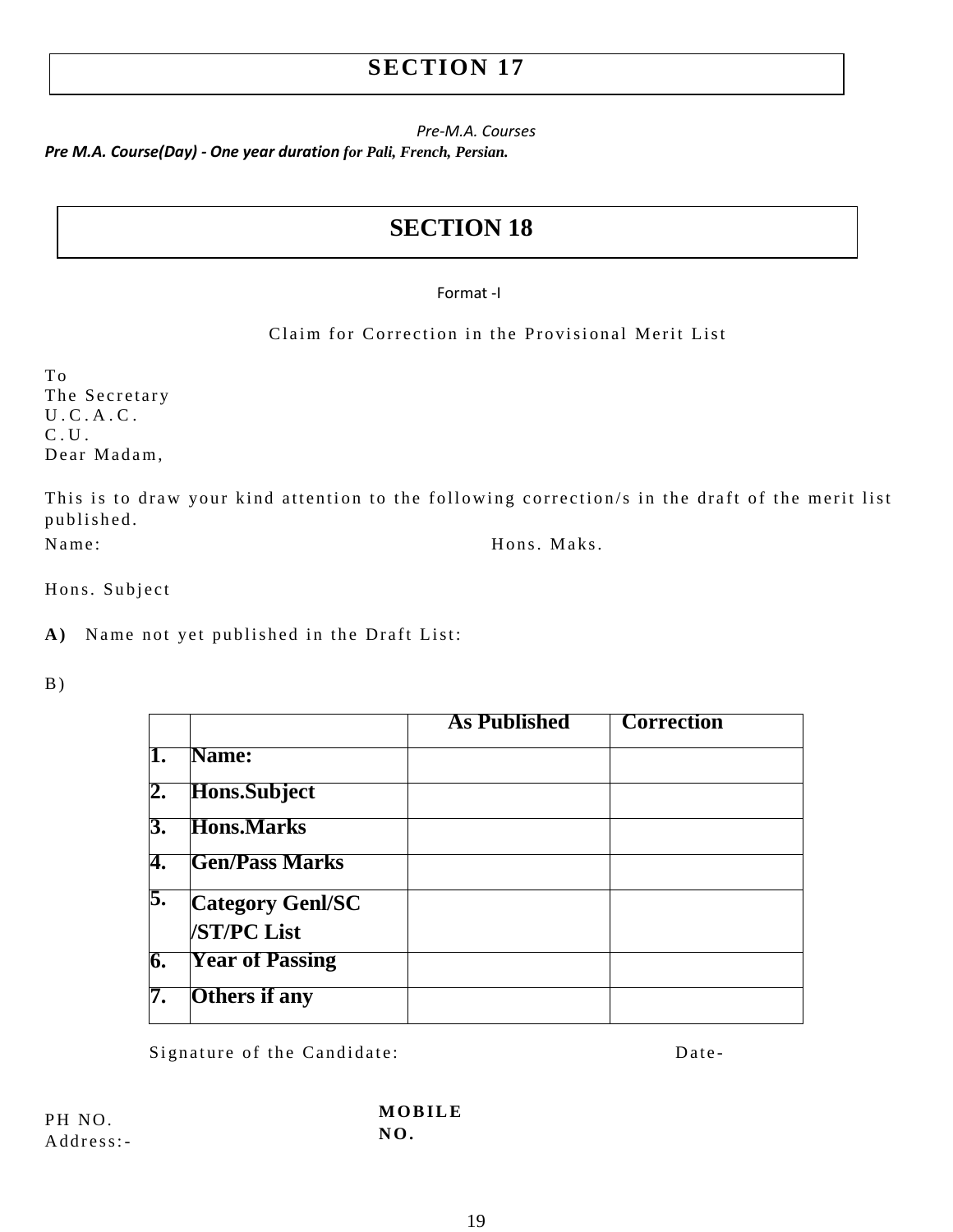|  | Proforma for Residential /Domicile Certificate |  |  |
|--|------------------------------------------------|--|--|
|--|------------------------------------------------|--|--|

### **PROFORMA-A-I**

## **Applicable for candidates residing in the state of West Bengal continuously at-least for last ten(10)years as on 15.12.2016**

To be issued by authorized persons other than Head of the Institution from which the candidate appeared/is due to appear in '10+2' or equivalent examination.

## **Domicile Certificate: Type-A-I**

| Certified | son/daughter<br>that the contract of the contract of the contract of the contract of the contract of the contract of the contract of the contract of the contract of the contract of the contract of the contract of the contract of the contr | of |
|-----------|------------------------------------------------------------------------------------------------------------------------------------------------------------------------------------------------------------------------------------------------|----|
|           | is a resident / permanent resident of West Bengal at                                                                                                                                                                                           |    |
|           |                                                                                                                                                                                                                                                |    |
|           |                                                                                                                                                                                                                                                |    |
|           |                                                                                                                                                                                                                                                |    |
|           | In the district of _______________________________under Assembly Constituency_____________________________                                                                                                                                     |    |
|           | and has been living in the State of West Bengal continuously / uninterruptedly at least for                                                                                                                                                    |    |

the last ten (10) years as on 15.12.2016.

|                            | Note:                                                       |
|----------------------------|-------------------------------------------------------------|
| <b>Paste Passport size</b> | *Photograph is to be attested by the authority.             |
| <i>photograph of</i>       | *Candidates must submit the same photograph, as used in the |
| applicant in this          | application form. The same photograph should be used        |
| box                        | during his /her admission through this system               |

| Address |  |
|---------|--|
|         |  |
| ID No.  |  |

**Note:** The Certifying Authority may please preserve the duplicate copy of the certificate in his /her office provided by the candidate.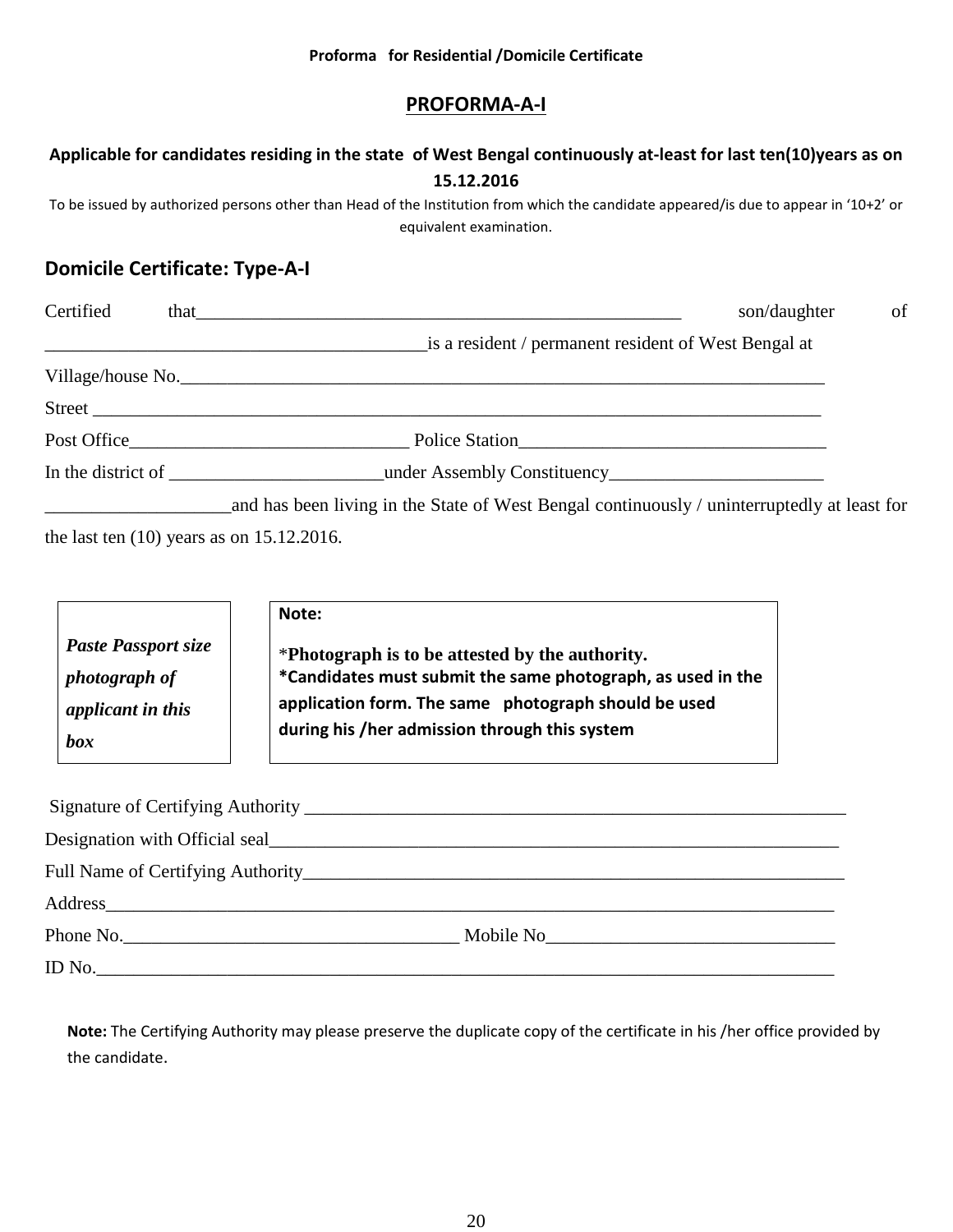#### **PROFORMA-B**

#### **Applicable for candidates not residing in the state of West Bengal but whose parent(s) is/are permanent resident(s) of West Bengal having their permanent home address within the State.**

To be issued by authorized persons other than Head of the Institution from which the candidate appeared/ is due to appear in '10+2' or equivalent examination.

### **Domicile Certificate: Type-B**

| Certified<br>that                                                |                                                                                   |                                                                                                                                                                                                                             | Father/Mother | 0f |
|------------------------------------------------------------------|-----------------------------------------------------------------------------------|-----------------------------------------------------------------------------------------------------------------------------------------------------------------------------------------------------------------------------|---------------|----|
|                                                                  |                                                                                   | (the applicant) is permanent resident of West Bengal at                                                                                                                                                                     |               |    |
|                                                                  |                                                                                   |                                                                                                                                                                                                                             |               |    |
|                                                                  |                                                                                   |                                                                                                                                                                                                                             |               |    |
|                                                                  |                                                                                   |                                                                                                                                                                                                                             |               |    |
|                                                                  |                                                                                   | Note:                                                                                                                                                                                                                       |               |    |
| Paste Passport<br>size photograph<br>of applicant in<br>this box | <b>Paste Passport</b><br>size photograph<br>of Father /<br>mother of<br>applicant | *Photograph is to be attested by the authority.<br>*Candidates must submit the same photograph, as<br>used in the application form. The same<br>photograph should be used during his /her<br>admission through this system. |               |    |
|                                                                  |                                                                                   |                                                                                                                                                                                                                             |               |    |
|                                                                  |                                                                                   |                                                                                                                                                                                                                             |               |    |
|                                                                  |                                                                                   |                                                                                                                                                                                                                             |               |    |
|                                                                  |                                                                                   |                                                                                                                                                                                                                             |               |    |
|                                                                  |                                                                                   |                                                                                                                                                                                                                             |               |    |
|                                                                  |                                                                                   |                                                                                                                                                                                                                             |               |    |

**Note:** The Certifying Authority may please preserve the duplicate copy of the Certificate in his /her office provided by the candidate.